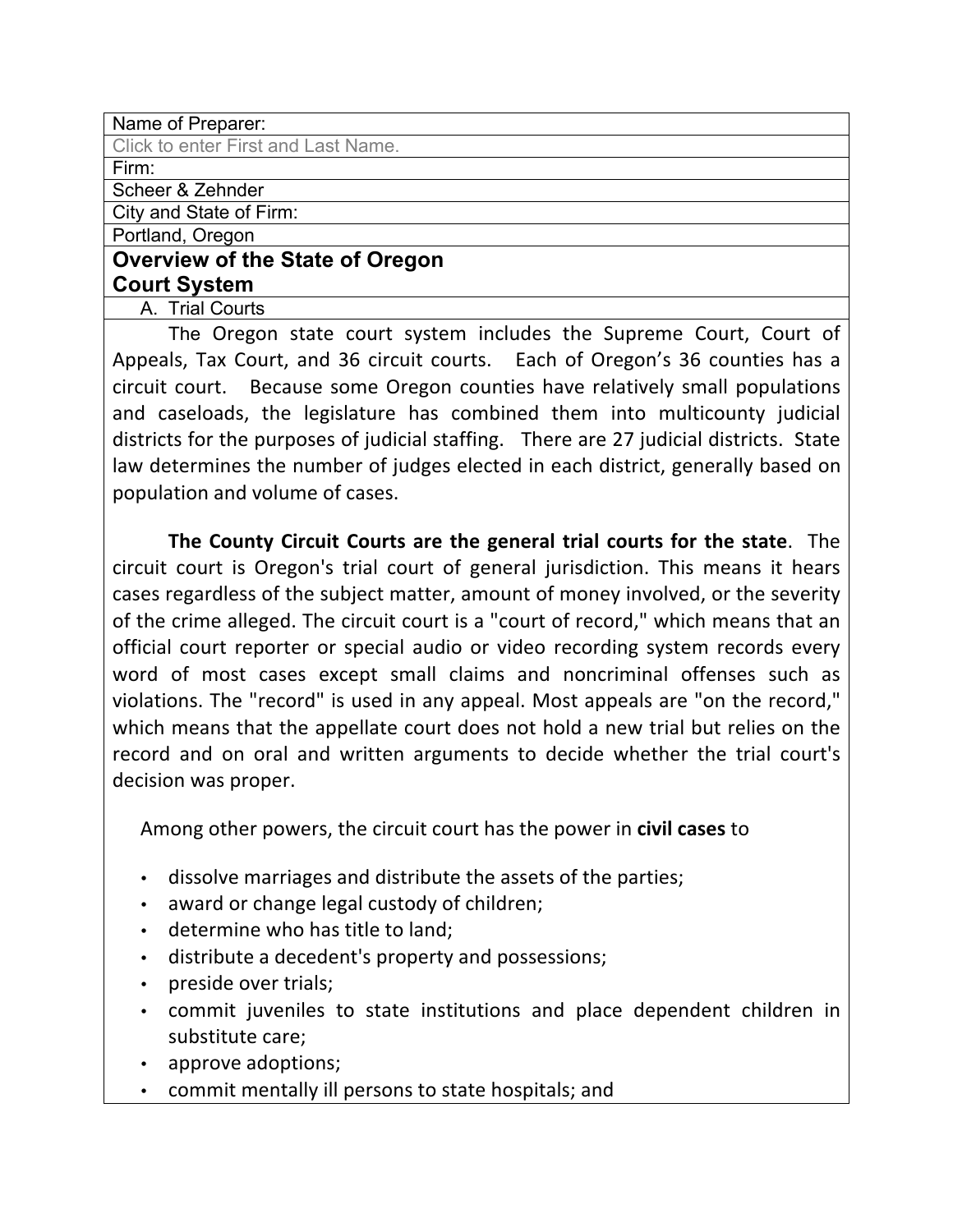# • issue injunctions.

Multnomah County Circuit Court is the primary circuit court serving the Portland area, with Washington County Circuit Court and Clackamas County Circuit Court serving the outlying suburban areas. Multnomah County is considered the most liberal of the circuit courts in Oregon, along with the Circuit Court serving Eugene (Lane County Circuit Court). The map set forth below shows the temperament of each county in Oregon.

**Judge Qualifications.** ORS 3.050 provides that no person is eligible to the office of judge of the circuit court unless the person is a member of the Oregon State Bar. Thus, all circuit court judges are attorneys with legal training.

**Claims Less than \$10,000**. Smaller claims cases are also handled by each Circuit Court and hears matters involving claims of less than \$10,000. It is important to recognize that claims for less than \$10,000 can be filed pursuant to ORS 20.080. If the simple requirements of that statute are met (primarily that) Plaintiff must provide a written demand for payment 30 days before filing), Plaintiff is entitled to his attorney fees if he prevails.

**Juries.** Civil jury trials in circuit court are typically 12 person juries (See' below for six person jury trials in Oregon.) Any verdict requires the agreement of 9 jurors, but this number varies with the type of case.

No Expert Discovery. One of the more interesting features of Oregon practice is that there is no expert discovery of any kind. There is no requirement to disclose experts to opposing counsel nor is there any discovery (depositions) of those experts.

Fast Track and Expedited Track Programs. Oregon has introduced fast track rules for managing civil cases. All civil cases must go to trial within one year of filing. Most counties in Oregon take this requirement very seriously and will not allow cases to proceed beyond one year without a showing of good cause or having the case designated complex. Complex designated cases are allowed an extra six months (18 months total) from the date of filing to trial. In the largest county (Multnomah County, Portland), cases are rarely delayed for lack of resources, such as a judge or courtroom is not available.

Multnomah County has introduced an expedited trial track that accelerates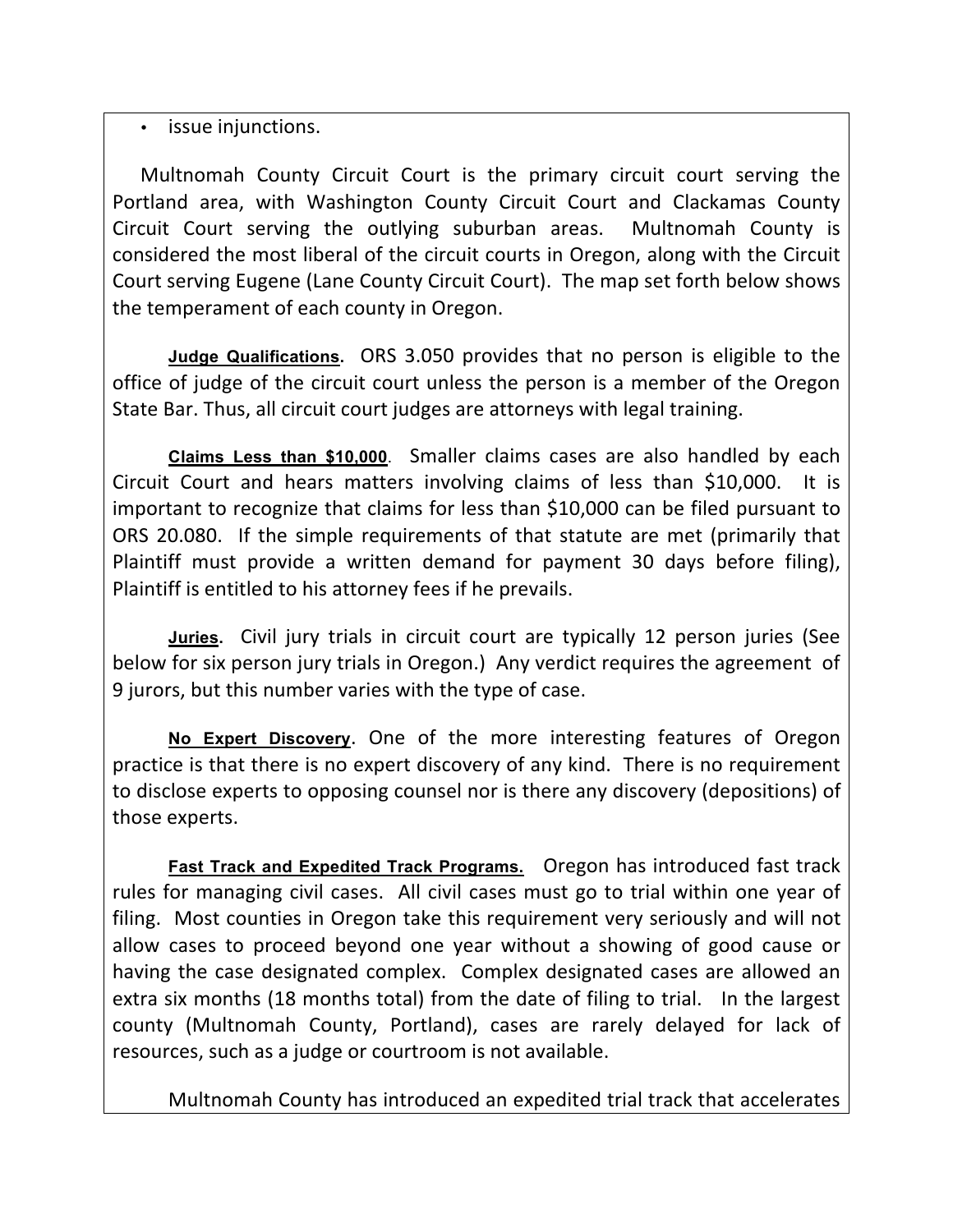and streamlines cases to a greater extent than the state-wide rules. The circuit court system has recently introduced an expedited civil jury track. (See Oregon) Uniform Trial Court Rule 5.150.) With the agreement of all parties, any civil case eligible for a jury trial can enter the expedited track. The key features of the expedited jury trial include:

1) Trial within 4 months of expedited case designation;

2) Limited discovery including mandatory insurance, document and witness disclosures and a maximum of two depositions per party and one set of written discovery (note that interrogatories are not allowed in Oregon Civil cases regardless of track);

3) Discovery must be complete 21 days before trial (there is no discovery deadline in the state-wide fast track rules). Except for treating physician depositions, there is no expert discovery in Oregon. Further, only requests for production and requests for admissions are allowed as written discovery;

4) No pretrial motions without leave of the court; and

5) Expedited jury cases will use six jurors.

**Mandatory Arbitration**. Non-binding arbitration is mandatory for any claim of less than \$50,000 in all circuit courts.

B. Appellate Courts

The **Oregon Court of Appeals** is Oregon's intermediate appellate court. The Court of Appeals was created by statute in 1969, and its jurisdiction is established by the legislature. With the exception of a limited number of appeals that go directly to the Oregon Supreme Court--most notably death penalty cases, ballot title cases, lawyer discipline matters, and tax court cases--the Court of Appeals receives every appeal or judicial review taken from Oregon's trial courts and administrative agencies. The Court of Appeals has jurisdiction to hear all civil and criminal appeals from circuit courts, except death penalty cases, and to review most state administrative agency actions. (See ORS 2.516.)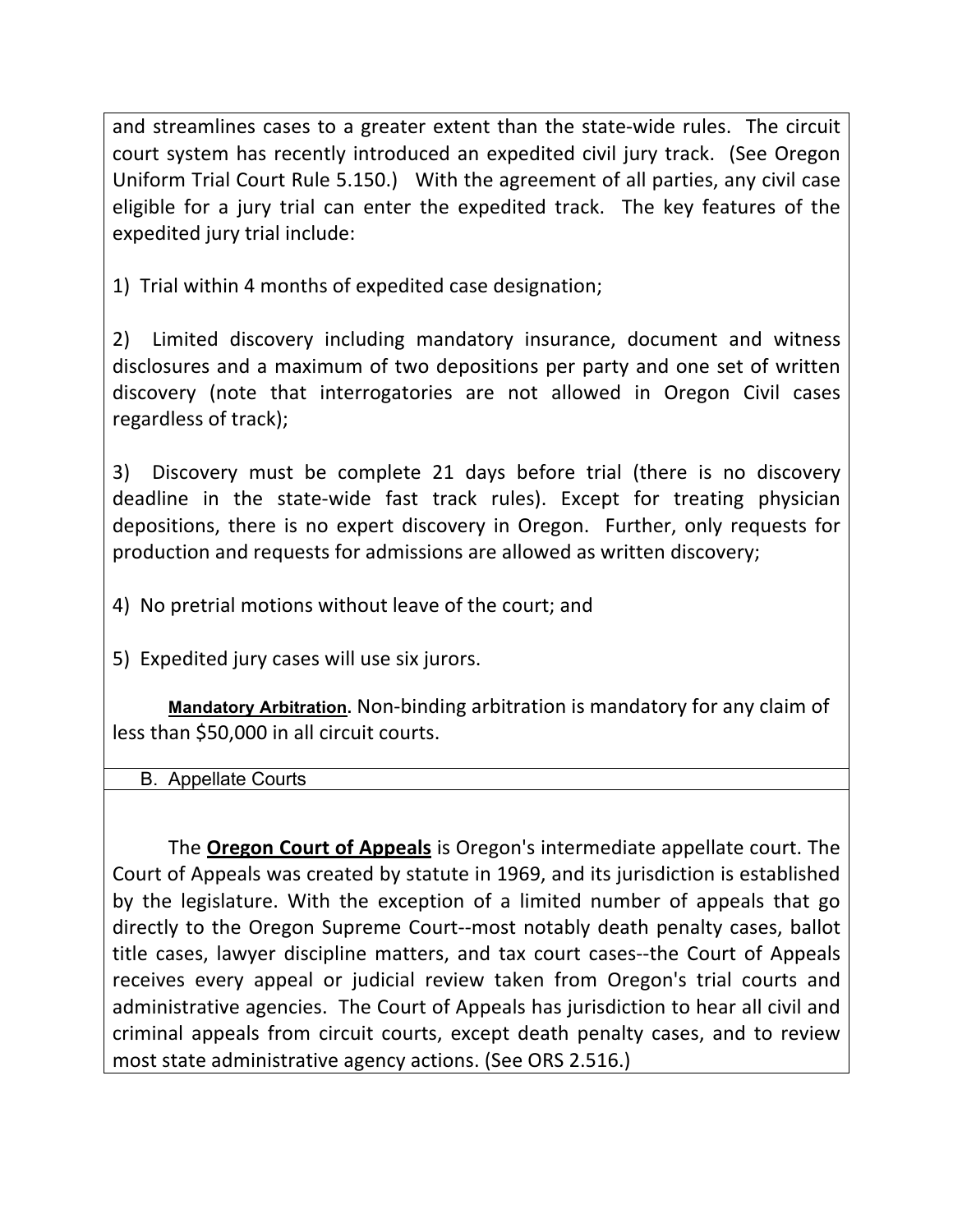The ten judges of the Oregon Court of Appeals are elected statewide. The Chief Justice of the Supreme Court appoints the Chief Judge from among the ten judges on the Court of Appeals.

The Oregon Court of Appeals consistently ranks as one of the busiest appellate courts in the nation. Over the past 10 years, the range of new appeals filed per year in our court has been between 3,200 and 4,100.

The **Oregon Supreme Court** has 7 members. The court has seven elected justices. They choose one of their own to serve a six-year term as Chief Justice. The only court that may reverse or modify a decision of the Oregon Supreme Court is the United States Supreme Court.

The Supreme Court has "discretionary review" of cases from the Court of Appeals. A party who is dissatisfied with the Court of Appeals' decision may petition the Supreme Court to review that decision. The Supreme Court can choose to accept or deny the petition. If the Supreme Court denies the petition to review the Court of Appeals decision, the ruling of the Court of Appeal is final with respect to matters of Oregon state law.

In some cases, the Supreme Court has "direct review," which means that the case goes directly to the Supreme Court without first being considered by the Court of Appeals. None of these "direct review" categories include matters falling within the ambit of general civil litigation.

### **Procedural**

#### A. Venue

Oregon venue issues are typically controlled by ORS 14. When the court has jurisdiction of the parties, it may exercise it in respect to any cause of action or suit wherever arising, except for the specific recovery of real property situated without this state, or for an injury thereto. ORS 14.030.

More specifically, actions and suits involving recovery of real property or injuries to real property, are to be brought where subject property is situated. (This does' not typically include construction defect cases.) ORS 14.040.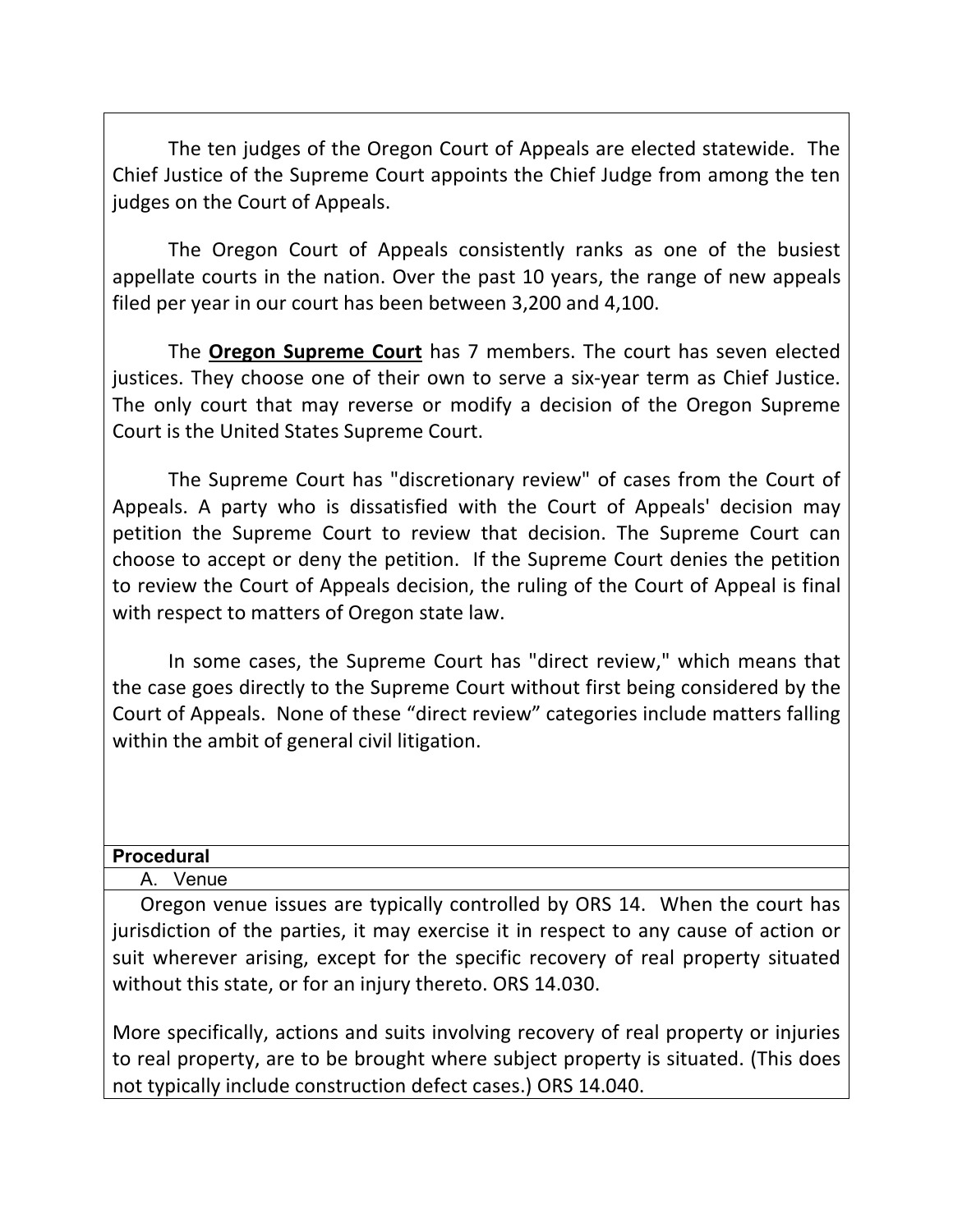All other actions shall be commenced in the county in which the defendants, or one of them, reside at the commencement of the action or in the county where the cause of action arose. ORS 14.080. This provision typically controls personal **injury!claims.**

Other provisions of the venue statute include:

1. A party resident of more than one county shall be deemed a resident of each of those counties.

2. If none of the defendants reside in this state the action may be commenced in any county.

3. A corporation incorporated under the laws of this state, a limited partnership, or a foreign corporation authorized to do business in this state, is considered to be a resident of any county where the corporation or limited partnership conducts regular, sustained business activity or has an office for the transaction of business or where any agent authorized to receive process resides.

**Change of Venue.** A motion made by any party to a lawsuit may be filed with the Court to change the place of trial. The moving party must submit an affidavit that the motion is not made for the purpose of delay and that the lawsuit has not been commenced in the proper county. (See ORS 14.110.) A motion on the grounds that the action was commenced in the wrong county must be made before filing an answer or it is waived.

Otherwise, at any time after filing, but before trial, venue may also be changed upon a showing that:

1. The judge is a party to, or directly interested in the event of the action or suit:

2. The convenience of witnesses and the parties would be promoted by such change; or

3. The judge or the inhabitants of the county are so prejudiced against the party making the motion that the party cannot expect an impartial trial.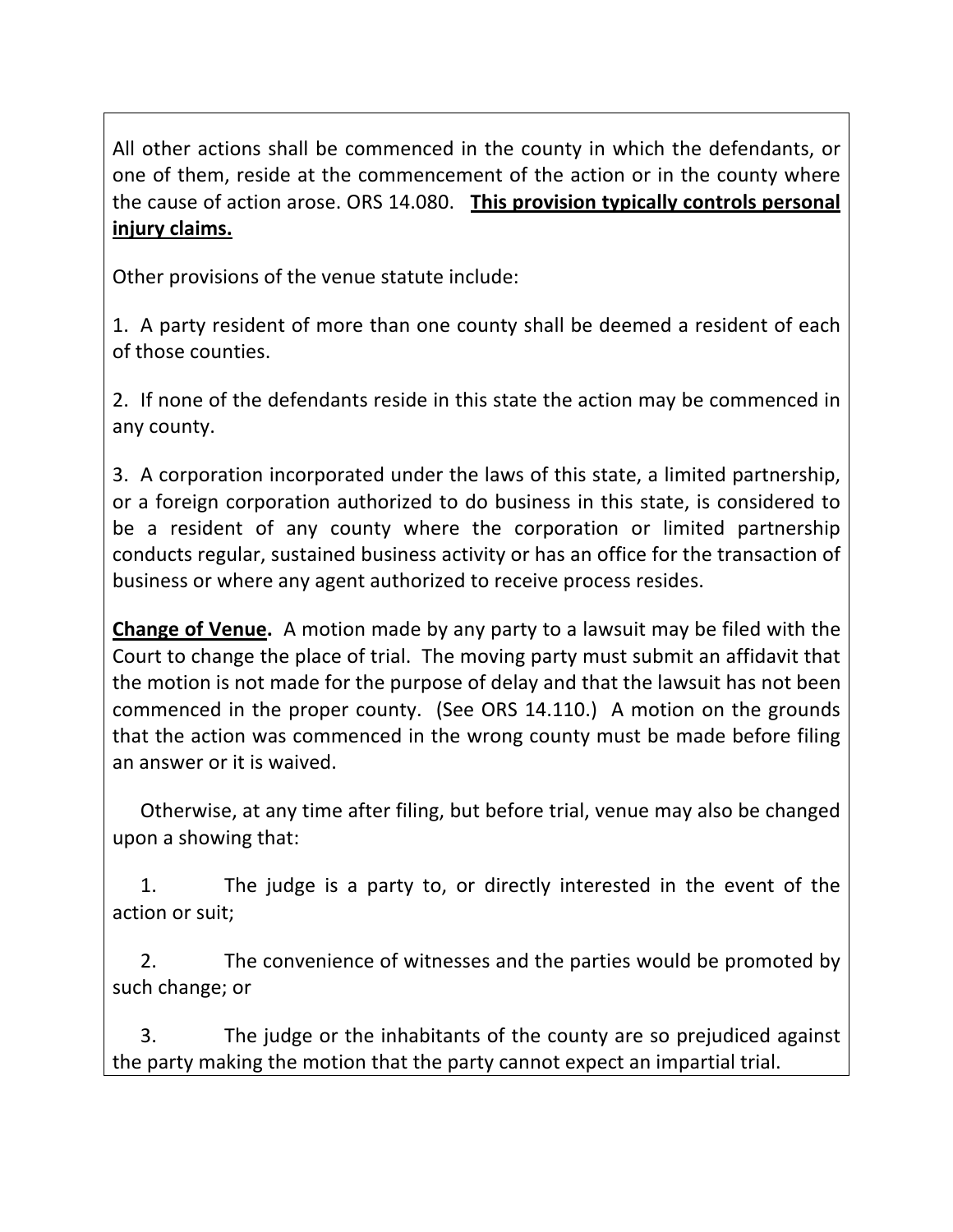B. Statute of Limitations

Oregon statutes of limitations are generally found at ORS 12 et seq.

1. **Negligence** claims must be brought within two years from the date of injury (ORS 12.110);

2. **Contract** claims, whether for oral or written contract, must be brought within six years from the date of breach (ORS 12.080);

3. **Construction defect** claims must be brought within two years for claims of negligence (Abraham v. T Henry Construction, 350 Or. 29 (2011)) and 6 years for breach of contract (oral or written) as measured from substantial completion (breach). (ORS 12.135) All construction claims are subject to a 10 year statute of ultimate repose (ORS 12.115);

4. Medical Malpractice claims must be brought within two years from the date the injury is discovered or in the exercise of reasonable care should have been discovered. ORS 12.110(4). Medical malpractice claims also have a five year statute of ultimate repose from the date of treatment or omission, except in cases of fraud or misrepresentation. The statute of limitations is tolled during the time a claimant is within 18 years of age or insane. ORS 12.160.

5. **Advance payment**. If an advance payment is made to a person entitled to recover damages for the death, injury or destruction, you must provide written notice of the date of expiration of the period of limitation for the commencement of an action for damages set by the applicable statute of limitations not later than 30 days after the date the first of such advance payments was made. If this is done, then the advance payment does not suspend the running of such period of limitation ORS 12.155

6. **Action Begun.** An action is deemed to have begun as to each defendant when the complaint is filed and the summons served on the defendant. However, if service of the summons in an action occurs before the expiration of 60 days after the date on which the complaint was filed, the action is deemed to have begun on the day of filing. See ORS 12.020.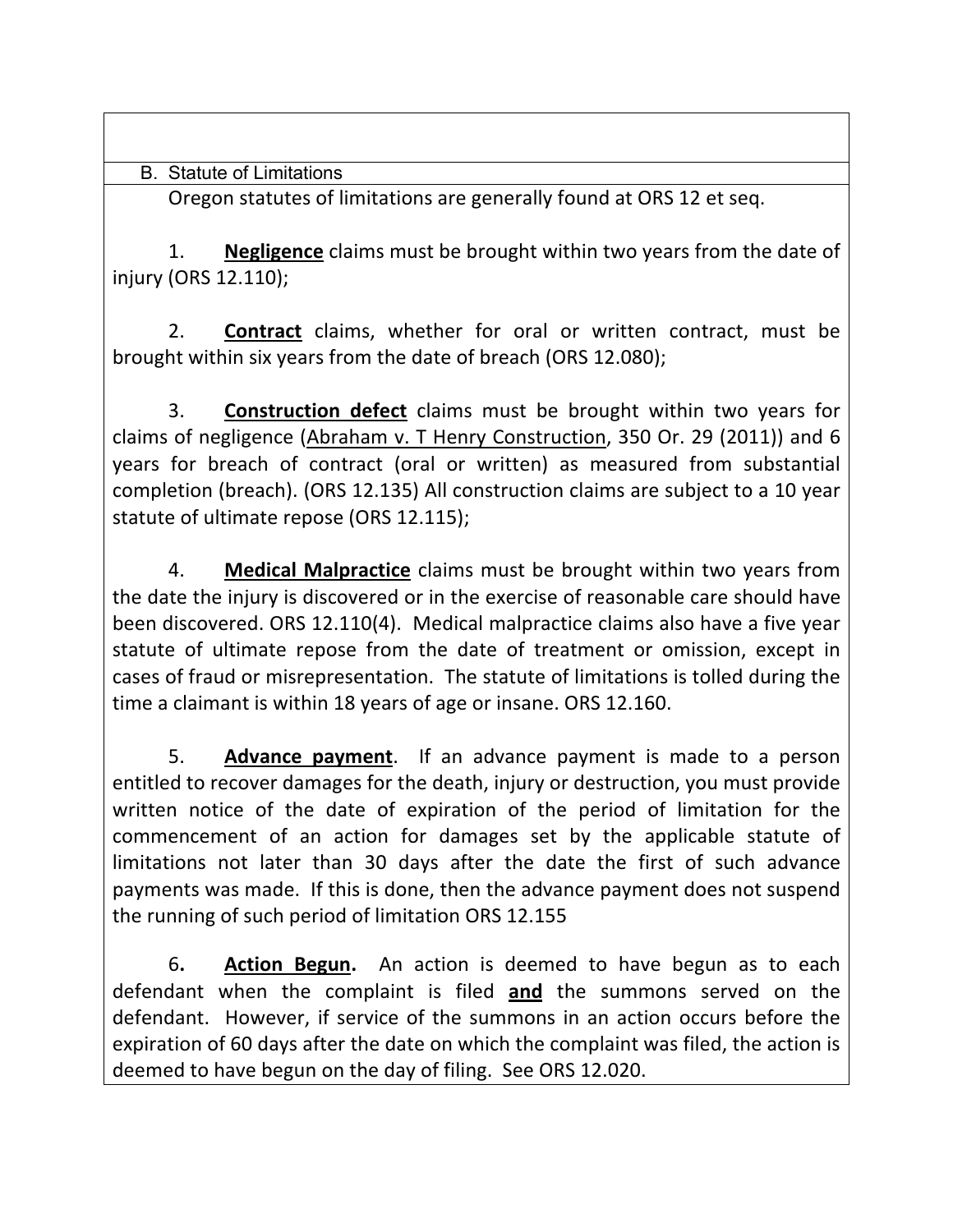7. **Construction Design Professionals**. An action against an architect or design professional to recover damages for injury to a person, property or to any interest in property, including damages for delay or economic loss, regardless of legal theory, arising out of the construction, alteration or repair of any improvement to real property shall be commenced within two years after the date the injury or damage is first discovered or in the exercise of reasonable care should have been discovered but in any event the action must be commenced within'10 years after substantial completion or abandonment of the construction, alteration or repair.]

8. **Minors.** Oregon law does allow for suspension of time for minors. Time is extended for five years or one year after the minor turns 18, whichever' occurs first. ORS 12.160.

**9. Death.** If a person entitled to bring an action dies before the expiration of the time limited for its commencement, an action may be commenced by the personal representative of the person after the expiration of that time, and within one year after the death of the person. ORS 12.190

# C. Time for Filing An Answer

**Time to Answer**. Pursuant to ORCP 7(C)2 and ORCP 15A, an Answer must be filed within 30 days of service of the Complaint. If a defendant provides appropriate notice to plaintiff's counsel per ORCP 69, no default can be taken of the noticing party without first giving the defendant 10 days written notice of the intent to take default. Thus, serving an ORCP 69 letter on Plaintiff's counsel results in an open ended extension of time to appear that is ended only when Plaintiff's counsel demands an Answer or the Court orders an Answer be filed.

**Computing Time.** ORCP 10A provides that when computing any period of time prescribed or allowed by these rules, the day of the act, event, or default from which the designated period of time begins to run shall not be included. The last day of the period so computed is included, unless it is a Saturday, Sunday or a legal holiday, including Sunday, in which case, the deadline falls to the next day.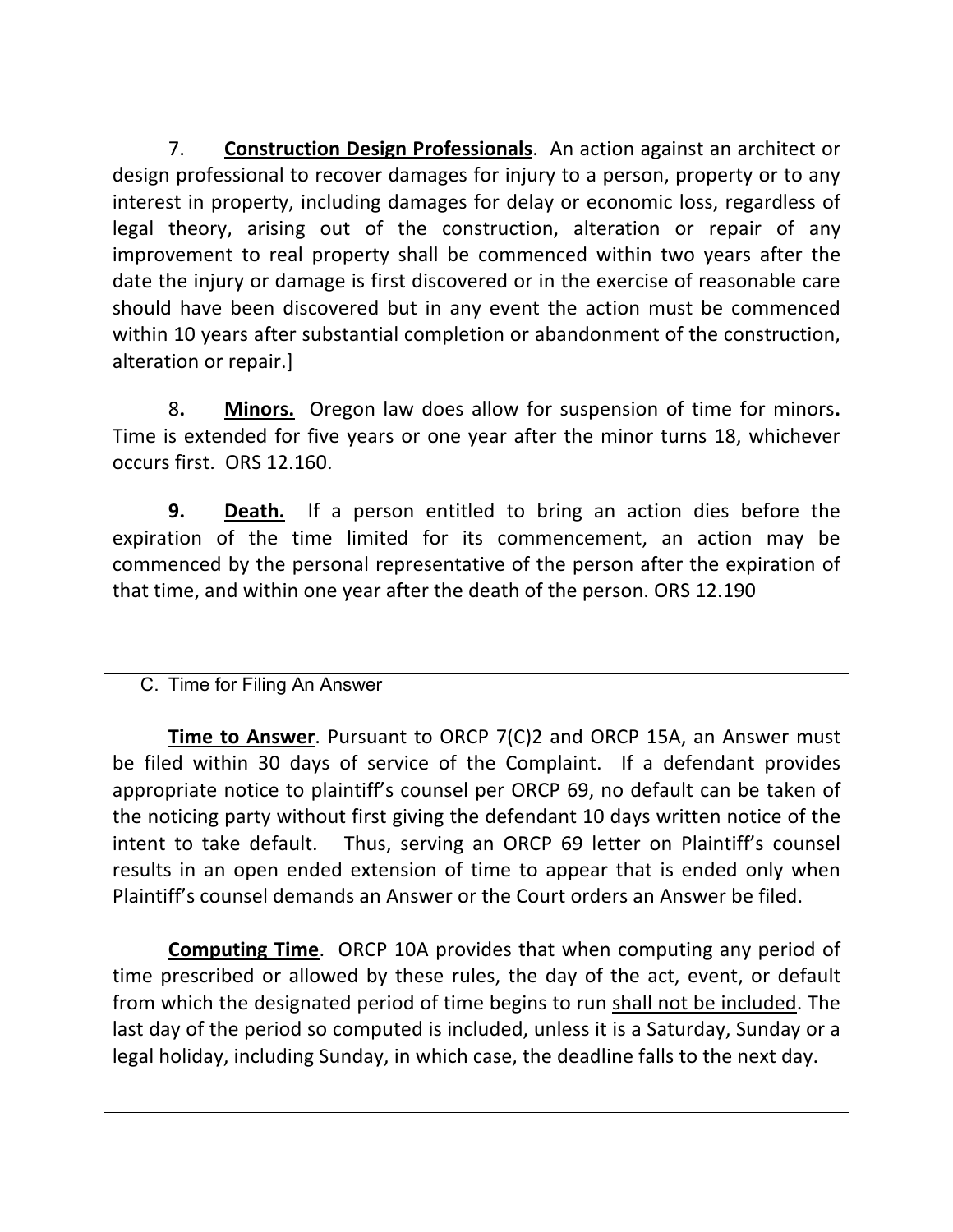D. Dismissal Re-Filing of Suit

Oregon Rule of Civil Procedure (ORCP) 54 addresses voluntary dismissals.

1. A plaintiff may dismiss an action in its entirety or as to one or more defendants without order of court by filing a notice of dismissal with the court and serving such notice on all other parties not in default not less than five days prior to the day of trial if no counterclaim has been plead. Such dismissal may result in the defendants receiving their costs (not attorney fees).

2. Plaintiff'may also obtain and file a stipulation of dismissal signed by all adverse parties who have appeared in the action. Unless otherwise stated in the notice of dismissal or stipulation, this dismissal is without prejudice, except where the plaintiff has previously dismissed (in any court of the United States or of any state) an action against the same parties on or including the same claim.

### **Liability**

A. Negligence

Oregon has adopted a form of modified comparative negligence. Under this doctrine, a claimant's action is barred if his fault exceeds the combined fault of all defendants and persons who have settled. Otherwise, the claimant's recovery is diminished in proportion to his percentage of fault. (See ORS 31.600.) Contributory negligence is not a bar to recovery.

B. Negligence Defenses

Oregon has abolished the defenses of assumption of risk, last clear chance, unavoidable accident and emergency situation and replaced it with a comparative negligence scheme ORS 31.610.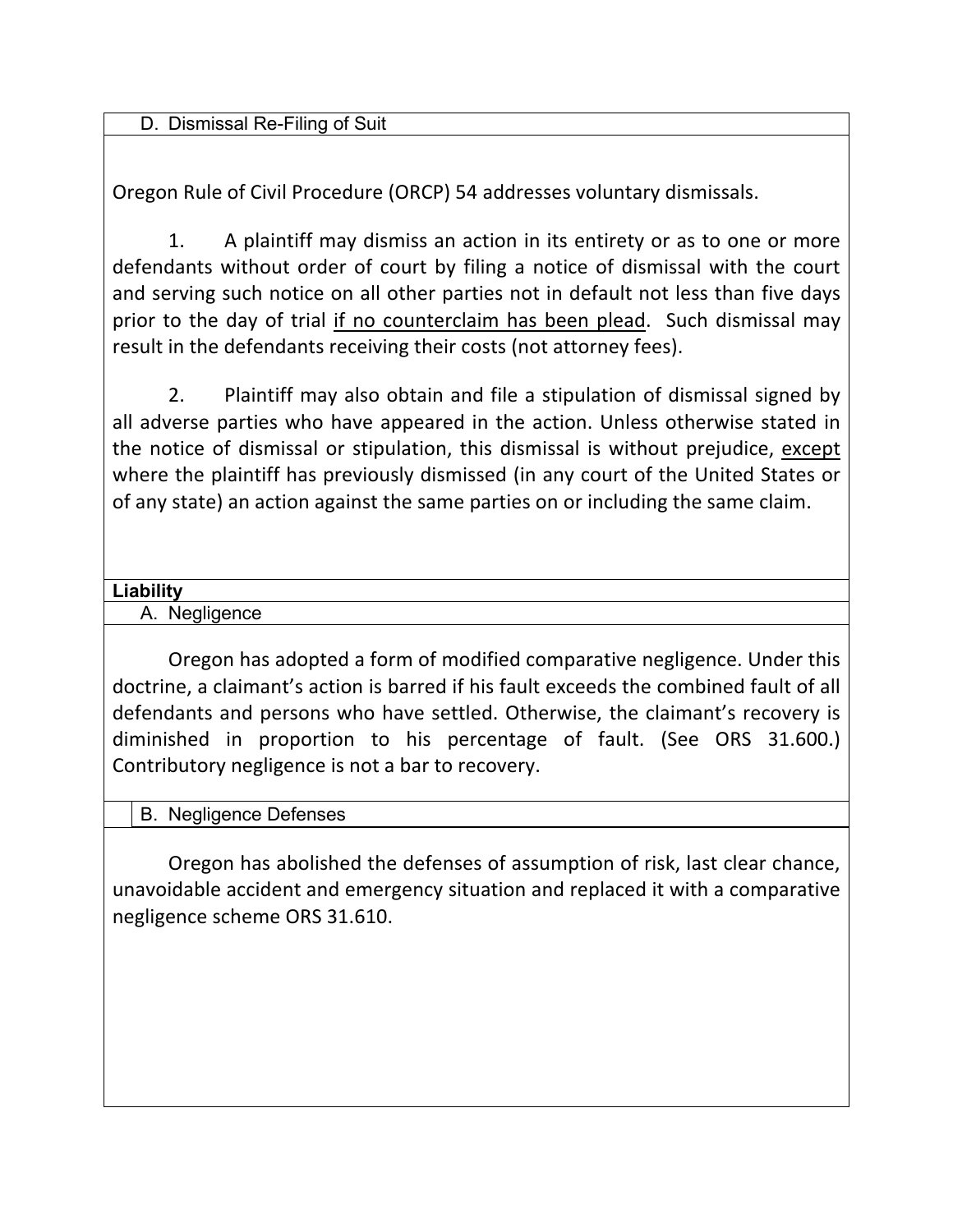### C. Gross Negligence, Recklessness, Willful and Wanton Conduct

Gross negligence, recklessness and willful and wanton conduct have little application to Oregon civil jurisprudence. These concepts are largely subsumed into the comparative fault scheme and may only have application under certain statutes and claims such as the liability of a plane or boat owner (owner is only liable for passenger injuries unless accident was intentionally caused or caused by owner's gross negligence) or liability of motor carriers. (See Oregon Civil Jury Instruction 36.02, ORS 823.085)

**Gross Negligence**. Oregon courts have defined gross negligence, as conduct that "must go beyond mere oversight, inadvertence, or mistake and, instead, must amount to a degree of inattention that is inexcusable under the circumstances." Foster v. Gibbons, 177 Or. App. 45 (2001). Mere inadvertence, brief inattention, or error in judgment as to proper speed does not constitute gross negligence without some basis for inferring that the acts were done with some reckless mental state or a conscious indifference to the safety of others. See Brown v. Bryant, 250 Or. 196 (1968); Smith v Barry, 37 Or.App. 319 (1978).

**Recklessness**. Recklessness analysis applies only in the context of certain statutes and is not a matter of general application. Oregon law bars a plaintiff driving without insurance from recovering noneconomic damages unless he can prove that defendant's conduct that caused plaintiff's injuries met the statutory definition of reckless driving. (See ORS 31.715.) Recklessness requires a higher mental state than gross negligence did under the guest passenger statute. See State v Hill, 298 Or. 270 (1984). To be "reckless," a defendant must be "aware of and consciously disregard" the applicable risk. ORS 161.085(9).

# D. Negligent Hiring and Retention

The Oregon Supreme Court has recognized that an employer can be found negligent for hiring or retaining an employee. Hansen v. Cohen et al, 203 Or. 157 (1955). The analysis for proving such a negligent hiring/retention claim is the same of as a regular negligence claim. Generally, "[t]o state a cause of action in negligence, a plaintiff must allege that the defendant owed a duty, that the defendant breached that duty, and that the breach was the cause in fact of some legally cognizable damage to the plaintiff." Brennen v. City of Eugene, 285 Or. 401 (1979). The negligent hiring, retention or training must be a cause in fact of plaintiff's injuries. Brown v. Pettinari, 165 Or.App 279 (2000).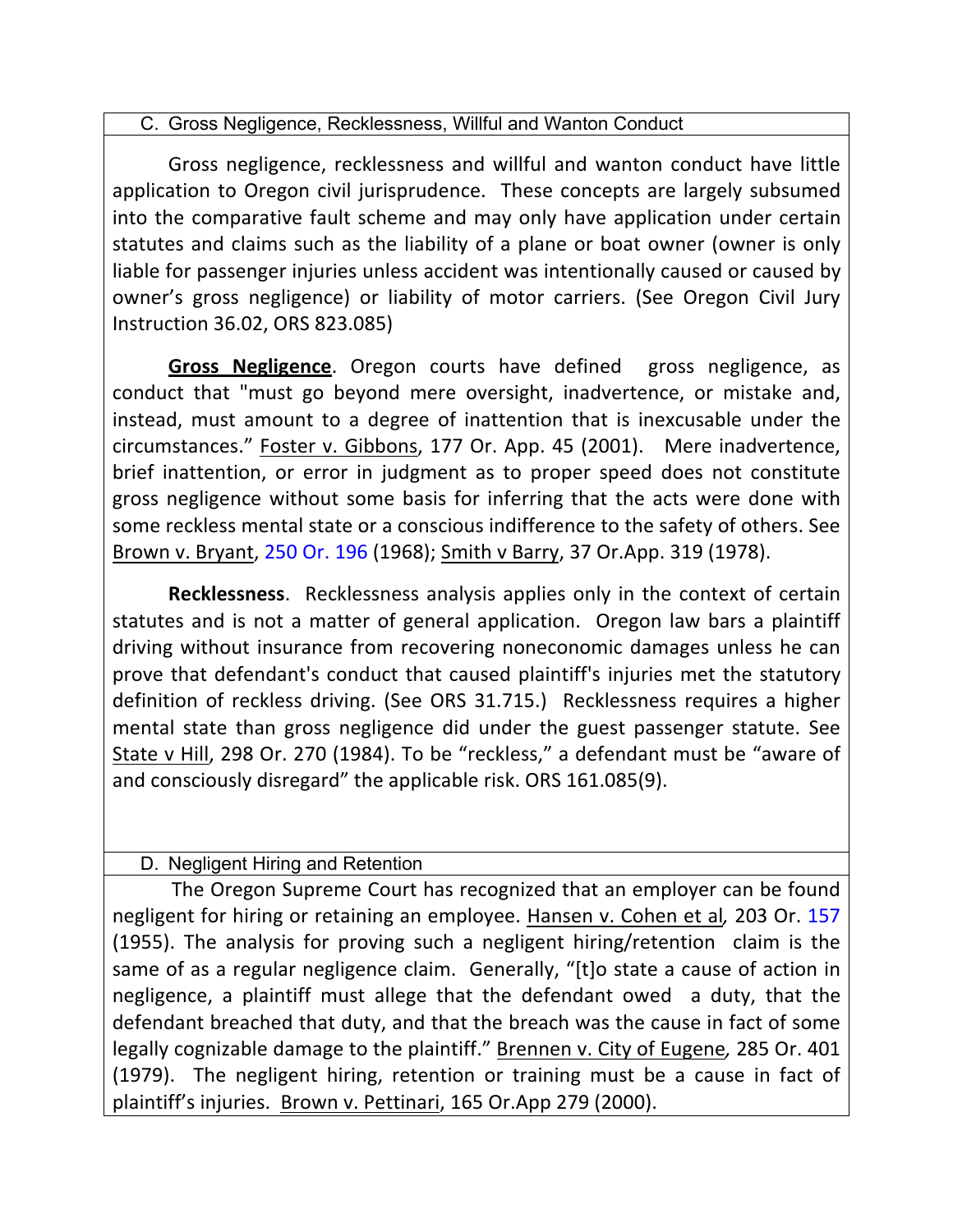An employer whose employees come into contact with members of the public during their employment is responsible for exercising a duty of reasonable care in the selection or retention of its employees. *Hansen v. Cohen et al, supra,* 203 Or. at 160-61, 276 P.2d 391. Liability is for negligently placing an employee with known'dangerous propensities, or dangerous propensities which could have been' discovered by a reasonable investigation, in a position where it is foreseeable that he could injure the plaintiff in the course of the work. The duty to use reasonable care in hiring or retaining employees arises because it is foreseeable that the employee, in carrying out his employment, may pose an unreasonable risk of injury to others. Cain v. Rijken, 300 Or. 706 (1986).

Oregon recognizes a separate cause of action for negligent hiring and retention. There is no authority for the proposition that a defendant is entitled to a dismissal if agency over the employee is admitted.

# E. Negligent Entrustment

Under Oregon law, to establish a negligent entrustment claim when plaintiff does not allege there was a special relationship with defendant, plaintiff must show that: (1) entrustment was unreasonable under circumstances; (2) it caused harm to plaintiff; and (3) the risk of harm to plaintiff, or class of persons to whom he belongs, was reasonably foreseeable. DeBaugh v Greyhound Lines Inc. 693 F.Supp.2d 1253 (2010).

Oregon recognizes a separate cause of action for negligent entrustment. There is no authority for the proposition that a defendant is entitled to a dismissal of a negligent entrustment claim if agency over the employee is admitted.

# F. Dram Shop

Oregon dram shop liability is set forth by statute at ORS 471.565

1. **Injury to Intoxicated Person.** A patron who voluntarily consumes alcoholic beverages does not have a cause of action, based on statute or common law, against the person serving the alcoholic beverages even though the alcoholic beverages are served to the patron while the patron is visibly intoxicated. (This protection for the providers of alcohol only applies to claims of injury/damage caused by intoxication, not to other causes of injury/damage.)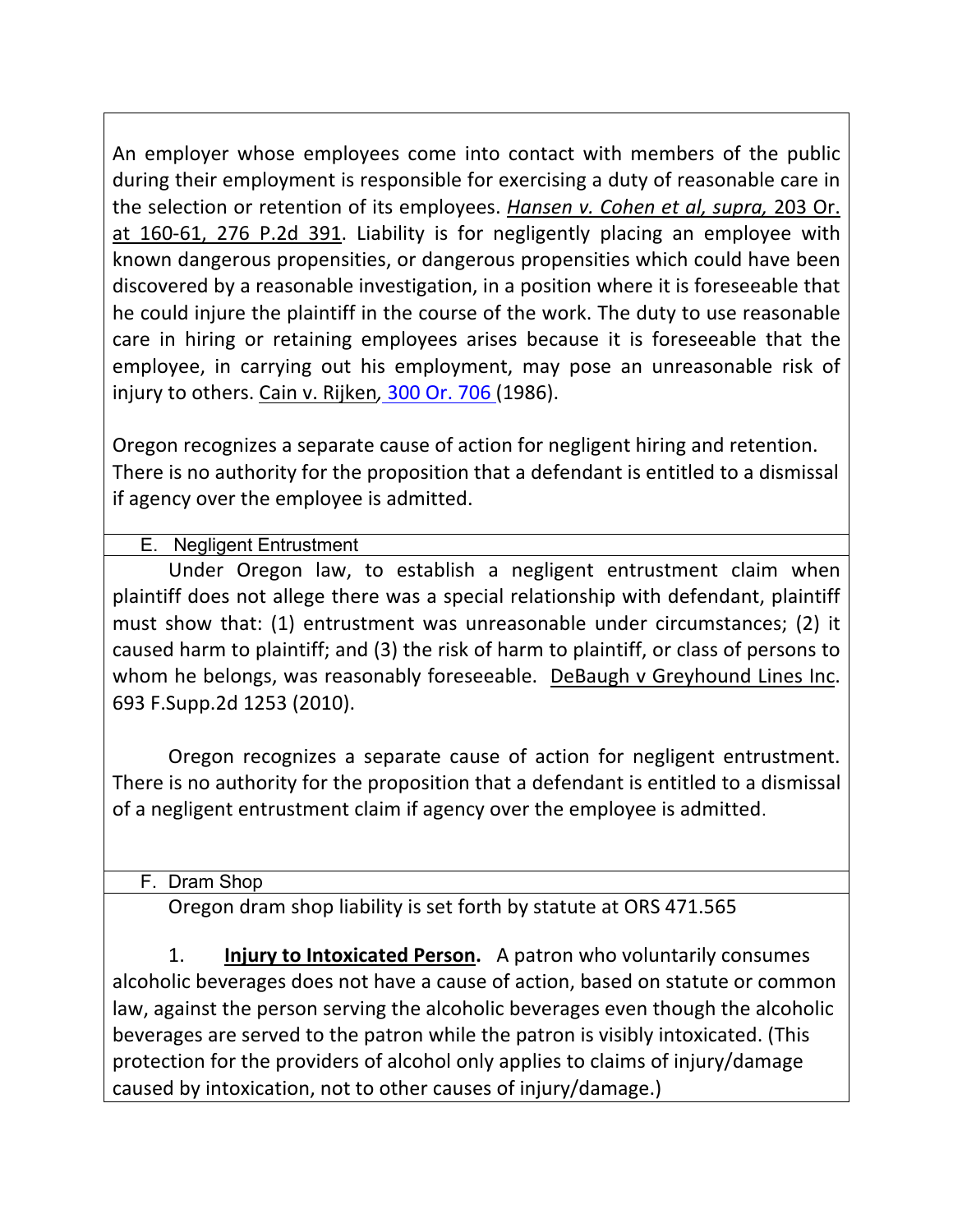2. **Injury to Third Party Caused by Intoxicated Person.** A provider of alcohol is liable to third parties for damages caused by an intoxicated person if the third party proves by clear and convincing evidence that:

(a) The provider of alcohol served or provided alcoholic beverages to the patron while the patron was visibly intoxicated; and

(b) The third party did not substantially contribute to the intoxication of the patron by:

(A) Providing or furnishing alcoholic beverages to the patron;

(B) Encouraging the patron to consume or purchase alcoholic

beverages; or

(C) Facilitating the consumption of alcoholic beverages by the

patron.'

Claims for damages arising out of wrongful death or injury must be preceded by appropriate notice of the claim to the provider of alcohol. In the event of wrongful death, notice of claim must be provided within one year of the discovery of existence of the claim, and in the event of injury other than wrongful death, notice must be given within 180 days, not including time when the claimant is incapacitated by his injuries.

ORS 471.565 supersedes all common law providing the liability of Oregon alcohol providers on any other basis.

G. Joint and Several Liability

**Joint and Several Liability**. Oregon has a limited form of joint and several liability. In actions arising out of bodily injury or death, the jury apportions fault among the claimant, the defendants, and persons who have settled. (ORS 31.610.) The liability of each defendant is several only for an amount proportionate to that defendant's share of fault. With solvent defendants, there is no jont and several liability and each defendant pays its allocated share. **However, if within a year of judgment plaintiff brings a motion establishing that one of the defendants is uncollectible, then that defendant's share of the**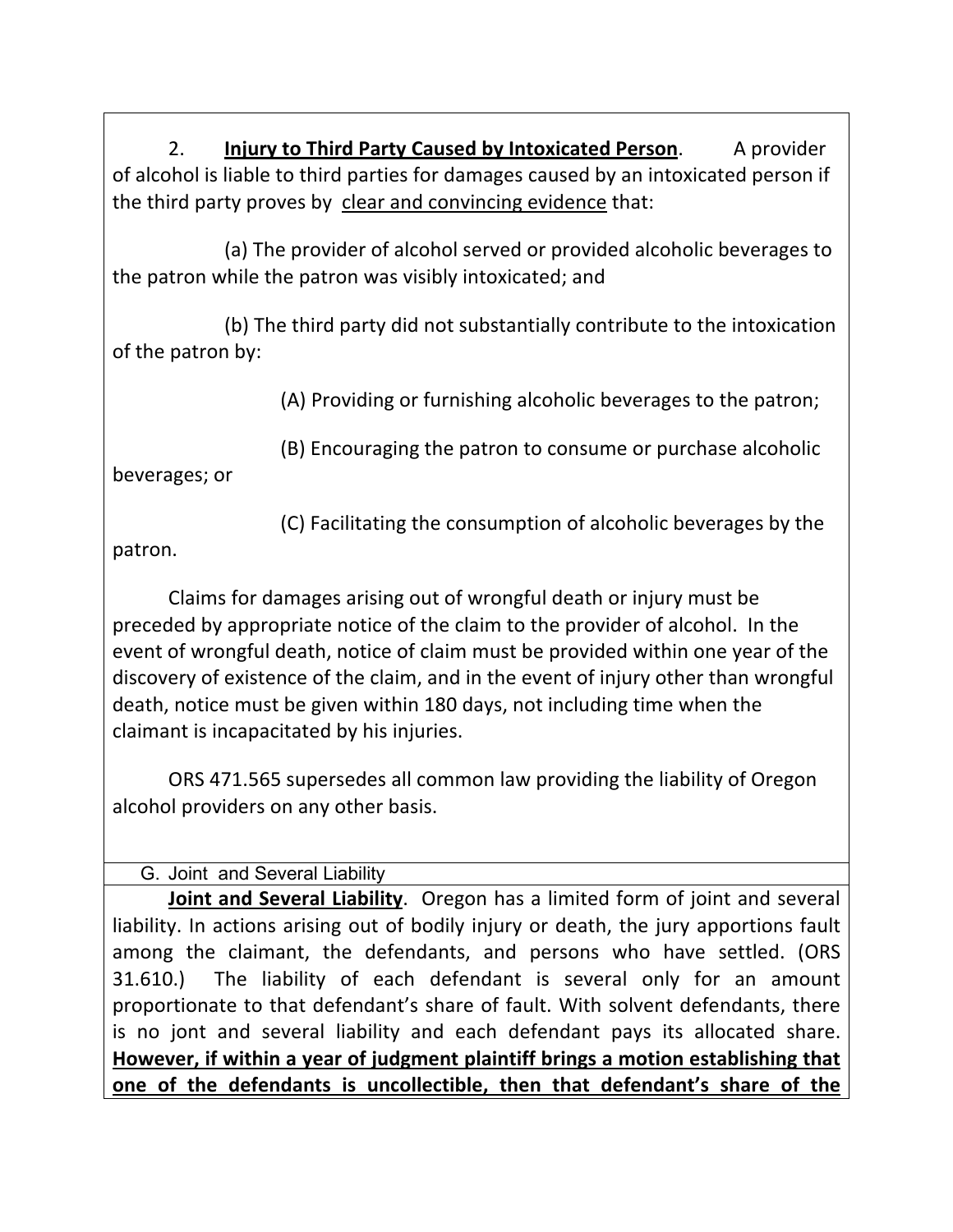**judgment is reapportioned among the claimant and other defendants according to their relative fault.** A defendant whose share of fault is 25 percent or less, or whose fault is less than that of the claimant, is not affected by the reallocation

**Contribution.** Tortfeasors who have paid more than a proportional share of the common liability, based on relative degrees of fault, have a right of contribution. (ORS 31.800.) There is no right of contribution from a person who is not liable in tort to the claimant. Regardless of whether a judgment has been entered in an action against two or more tortfeasors, contribution may be enforced by a separate action. (ORS 31.800.) Where there has been a judgment, contribution' may' also' be' enforced' in' that' action' by' motion.' An' action' for' contribution must be commenced within two years after final judgment or settlement.

H. Wrongful Death and/or Survival Actions Wrongful death actions in Oregon are governed by ORS 30.020 and provides:

1. The decedent's personal representative must bring the claim for the benefit of the decedent's surviving spouse, children, parents or any other individual who under the law of intestate succession would inherit the deceased's personal property;

2. Personal representative is limited only by the claims that the decedent could have brought for the same act or omission had he lived;

3. The claim must be commenced within 3 years after the date the injury that caused death is discovered or reasonably should have been discovered and, in any event, not later than, three years after the death of the decedent OR the longest of any other period for commencing an action under a statute of ultimate repose that applies to the act or omission causing the injury.

4. **Damages.** Wrongful death damages may be awarded for:

A. reasonable charges necessarily incurred for doctors' services, hospital services, nursing services, other medical services, burial services and memorial services rendered for the decedent;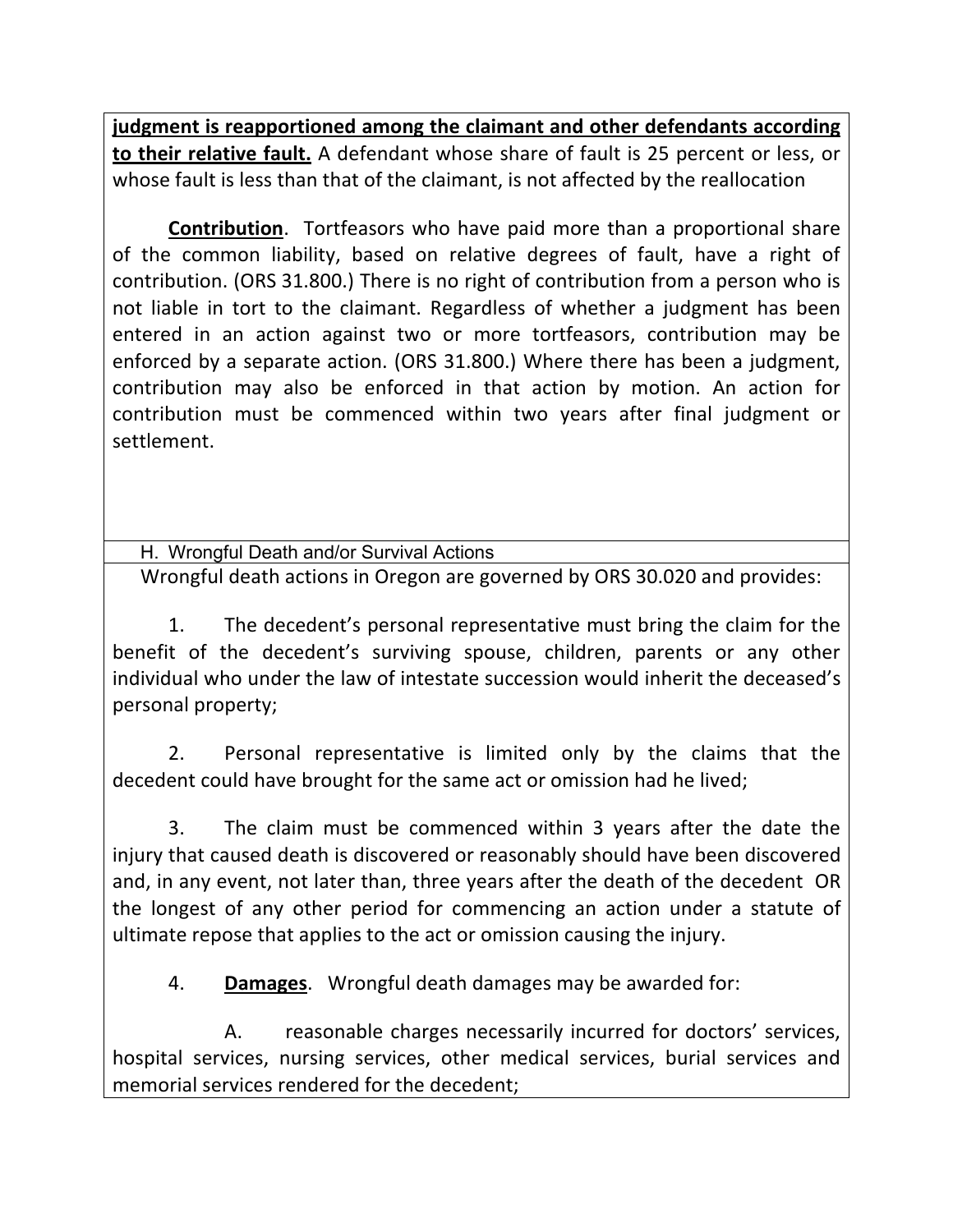B. just, fair and reasonable compensation to the decedent for disability, pain, suffering and loss of income during the period between injury to the decedent and the decedent's death;

C. just, fair and reasonable compensation for pecuniary loss to the decedent's estate; and

D. just, fair and reasonable compensation the decedent's spouse, children, stepchildren, stepparents and parents for pecuniary loss and for loss of the society, companionship and services of the decedent.

Damages may also be recovered for punitive damages as provided by ORS 31.730.

**5. Distribution of Damages.** Upon settlement of a claim, the personal representative pays the expenses of litigation and the decedents' medical bills, and then the remaining damages recovered are distributed to the beneficiaries in the proportions prescribed under the laws of intestate succession of the state of decedent's domicile state, or in another manner by beneficiary agreement.

6. **Damages Cap.** ORS 31.710 limited non-economic damages to \$500,000 in any civil action seeking damages arising out of bodily injury, including emotional injury or distress, **death** or property damage of any one person including claims for loss of care, comfort, companionship and society and loss of consortium. The Oregon Supreme Court has struck down the damages cap in all cases except for death claims. Lakin v. Senco Products, Inc., 329 Or 62 (1999), holding a limitation on amount of noneconomic damages recoverable under a common law cause of action denies plaintiffs the full effect of their constitutional right to trial by jury.

The Oregon Supreme Court, in Hughes v. Peacehealth, 344 Or. 142 (2008), held the state law capping non-economic damages in a wrongful death case at \$500,000 is constitutional. The Court distinguished the case from all other injury cases in that at the time the Oregon constitution was written in 1857, state common law did not allow people to recover for the death of a loved one.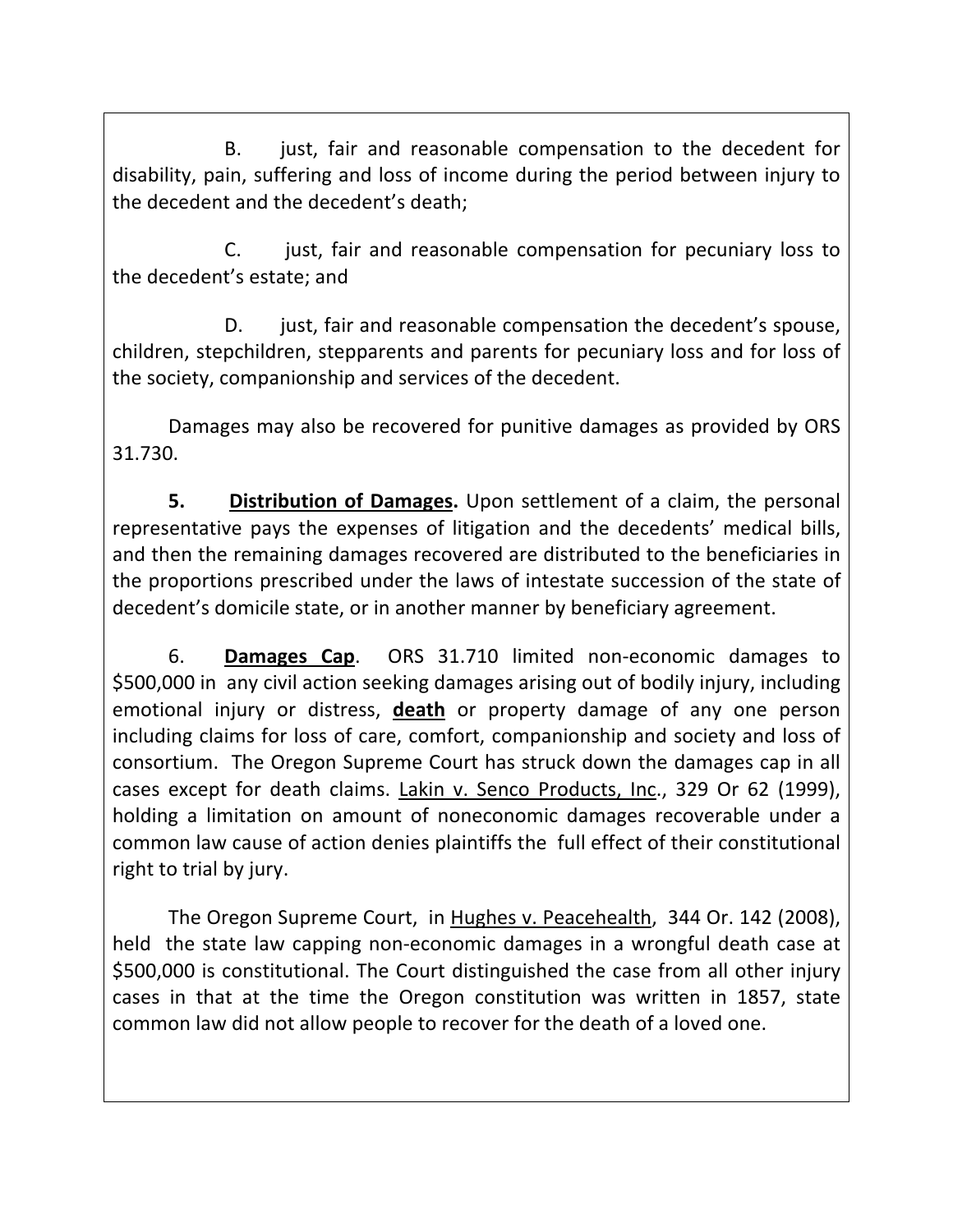I. Vicarious Liability

**Respondeat Superior.** Under the doctrine of respondeat superior, an' employer is liable for employee's torts when employee acts within scope of employment. Negligence or other tortious conduct by employer is not required. Chesterman v. Barmon, 305 Or. 439 (1988). To conclude that employee was acting within scope of employment when employee committed tort, employee's act must have occurred substantially within time and space limits authorized by employment, employee must have been motivated at least partially by purpose to serve employer, and act must have been of kind which employee was hired to perform. **Id**. For example, in Chesterman, an employer was not vicariously liable for employee's acts of entering woman's house and sexually assaulting her where employee's acts were outside the employee's scope of employment, were not motivated by purpose to serve employer, and were not of kind which employee was hired to perform.

Under the doctrine of respondeat superior, there are three requirements in Oregon that must be met to conclude that an employee was acting within the course and scope of employment:

(1) the act must have occurred substantially within the time and space limits authorized by the employment;

(2) the employee was motivated, at least partially, by a purpose to serve the employer; and

(3) the act is of a kind which the employee was hired to perform.

The scope of employment limitation is designed to insure that employers will be held liable only for harm resulting from activity from which they were receiving a benefit. Stanfield v. Laccoarce, 284 Or. 651 (1978); Minnis v. Oregon Mutual, 334 Or. 191 (2002).

2. **Independent Contractors.** Generally, an employer is not liable for the conduct of an independent contractor. An employer of an independent contractor is not subject to liability for bodily harm caused to another by tortious act or omission of contractor or his servant. Macomber v. Cox, 249 Or. 61 (1967).

Whether a party is an independent contractor or employee is typically a question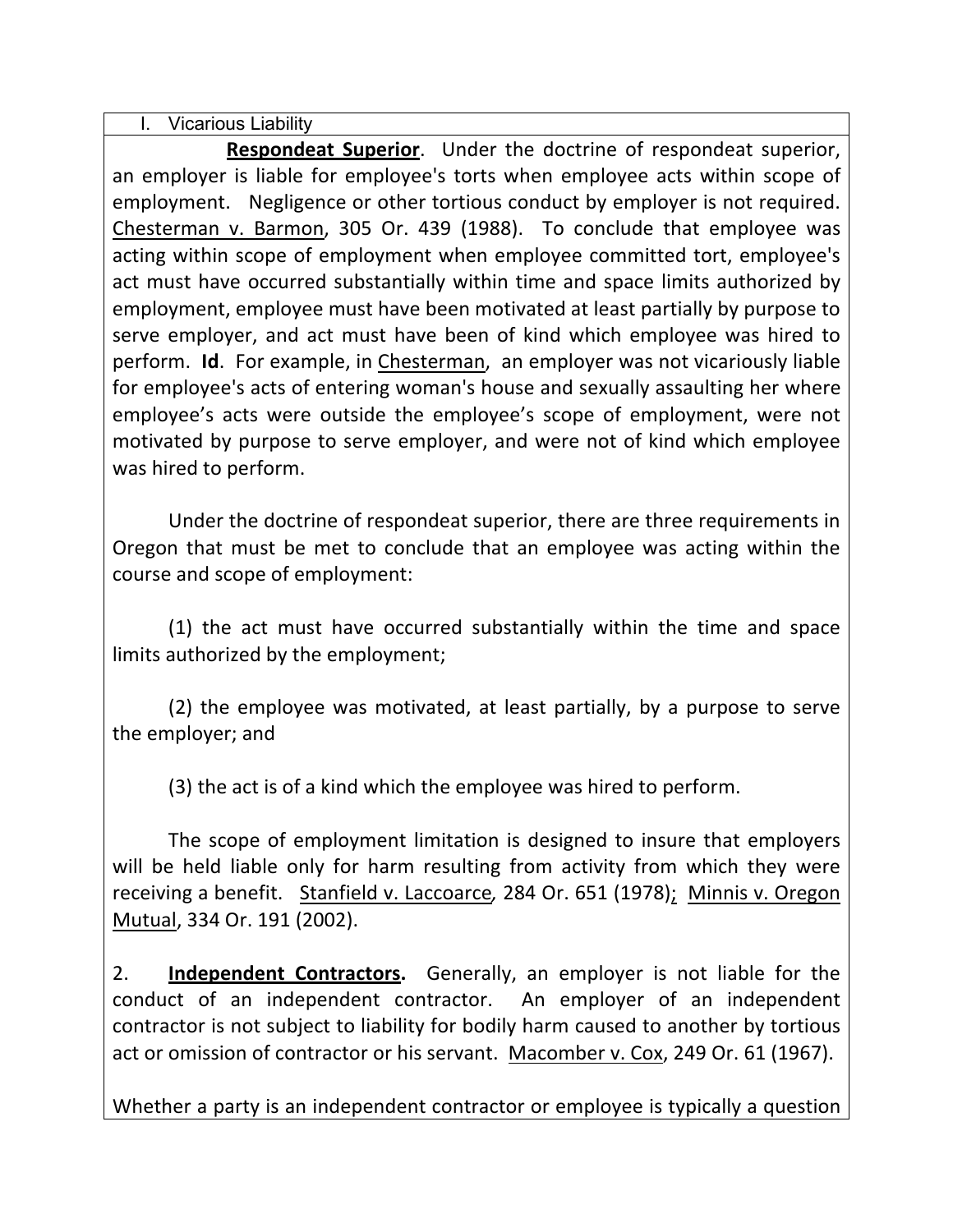of law for the court. Oregon courts use the "right to control" test. Under common-law right to control test, principal factors to be examined to determine whether workers' compensation claimant was a subject employee or an independent contractor are: direct evidence of right to, or the exercise of, control; the method of payment; the furnishing of equipment; and the right to fire. Kaiel v NCE Cultural, 129 Or. App. 471 (1994). The parties understanding of the work relationship is not dispositive of the issue although in close cases may tip the balance in either direction.

ORS 670.006 also provides some guidance as to who is an independent contractor. An independent contractor means a person who provides services for remuneration and who, in the provision of the services:

(a) Is free from direction and control over the means and manner of providing the services, subject only to the right of the person for whom the services are provided to specify the desired results; and

(b) Is customarily engaged in an independently established business.

Although employer of independent contractor is generally not liable for contractor's negligence, employer will be liable if work done by contractor is "inherently dangerous", or if it can be said as matter of law that employer's duty could not be delegated. Johnson v Salem Title Co., 246 Or. 409 (1967). Nondelegable duties arise in situations in which law deems particular duties so important and so peremptory that they will be treated as nondelegable.

An employer may be held liable for negligent hiring and retention of an independent contractor.

3. **Presumption of Agency.** Oregon courts have held that in action for injury arising out of an automobile collision on grounds that the driver of automobile was the defendant's agent, a prima facie case of agency is created by the admission that automobile was owned by the defendant. Jasper v Wells, 173 Or 114'(1943).

# J. Exclusivity of Workers' Compensation

ORS 656.018 provides that every employer who provides worker's compensation insurance to its workers, is not liable civilly in any respect for the injuries suffered by the covered worker. The liability of the employer under the workers compensation scheme is exclusive and in place of all other liability arising out of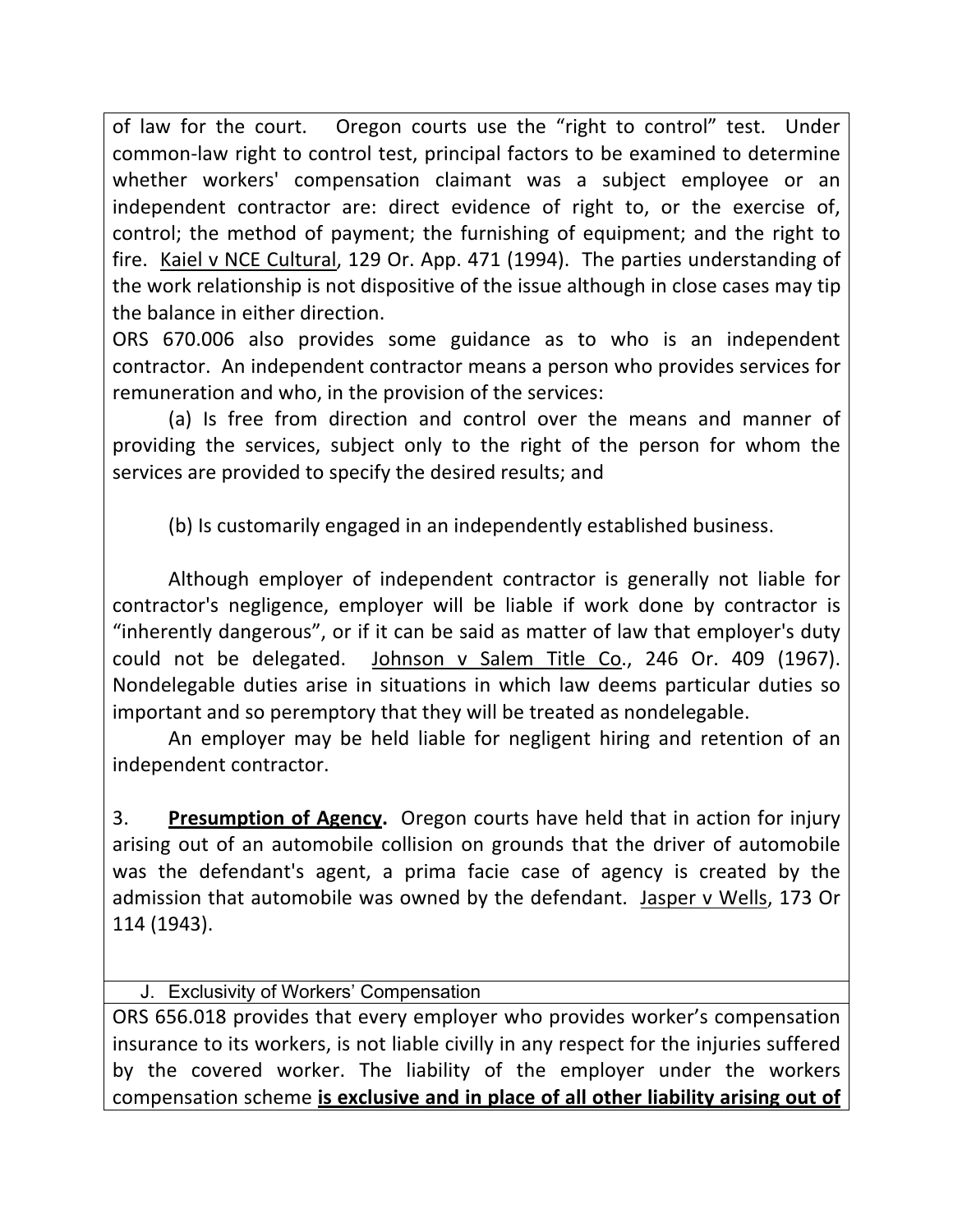injuries, diseases, symptom complexes or similar conditions arising out of and in **the course of employment that are sustained by workers.** This immunity specifically include claims for contribution or indemnity asserted by third persons from whom damages are sought on account of such conditions. Further, any agreements that contradict this immunity is void.

The employer's immunity also extends to the employer's insurer.

### **Damages**

A. Statutory Caps on Damages

**Non-economic Damages**. Although the legislature has established a \$500,000 cap on damages for non-economic loss in bodily injury and death cases, ORS 31.710, the Oregon Supreme Court ruled it to be unconstitutional under most circumstances. It held that the damage cap violates the right to a jury trial provided by the state constitution whenever the cap is applied to a claim for which, under common law, a jury trial was customary in 1857. Lakin v. Senco Products, Inc., 329 Or. 62 (1999). This did not overrule an earlier case upholding the constitutionality of the cap in wrongful death cases, since the wrongful death statute is a creation of the legislature. *Greist v. Phillips*, 322 Or. 281 (1995).

**Oregon Tort Claims Act.** The OTCA limits claims the liability of the state, its officers, employees, and agents to the following schedule:

(a) \$1.5 million, for causes of action arising on or after December 28, 2007, and before July 1, 2010.

(b)  $$1.6$  million, for causes of action arising on or after July 1, 2010, and before July 1, 2011.

(c)  $$1.7$  million, for causes of action arising on or after July 1, 2011, and before July 1, 2012.

(d)  $$1.8$  million, for causes of action arising on or after July 1, 2012, and before July 1, 2013.

(e) \$1.9 million, for causes of action arising on or after July 1, 2013, and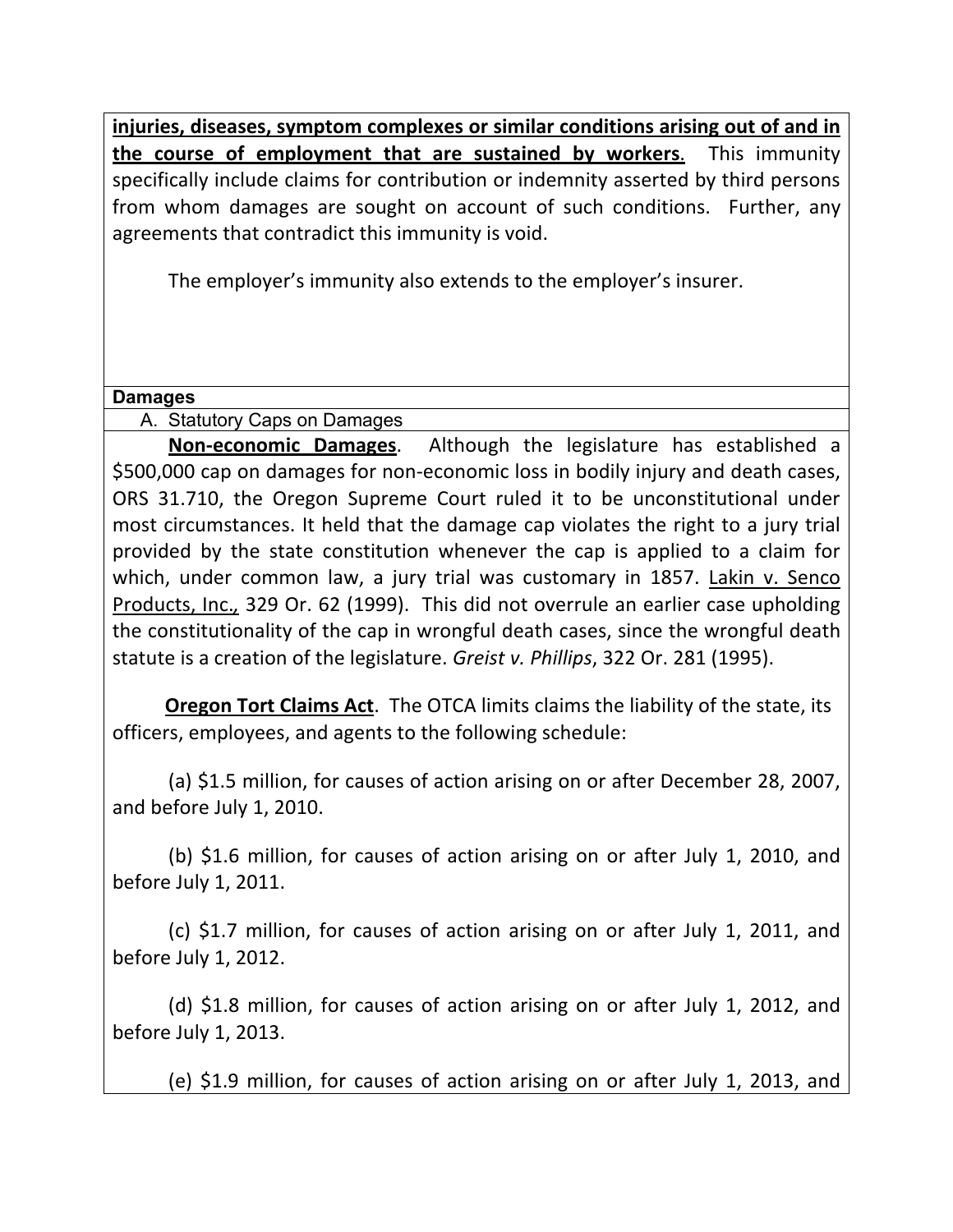before July 1, 2014.

(f)  $\sin$  million, for causes of action arising on or after July 1, 2014, and before July 1, 2015.

B. Compensatory Damages for Bodily Injury

Oregon damages for bodily injury are described in the Oregon Civil Jury Instructions 70.01 et seq. An Oregon plaintiff is entitled to economic damages (objectively verifiable monetary losses including medical and health expenses, loss of income, past and future impairment of earning capacity reasonable value of lost domestic services) and non-economic damages (subjective non-monetary losses such as pain, mental suffering, and emotional distress, humiliation, injury to reputation, loss of care, comfort, companionship and society, loss of consortium, inconvenience and interference with normal and usual activities apart from gainful employment.)

C. Collateral Source

Oregon has modified the collateral source rule. It permits the trial court to deduct from a verdict benefits received from third parties for the injury or death, but these cannot include life insurance, insurance benefits for which the claimant has paid premiums, retirement or disability benefits, or social security. Affidavits concerning collateral benefits are received by the court after trial and used to modify the verdict. ORS 31.580

D. Pre-Judgment/Post judgment Interest

Pre-judgment interest is provided by statute. However, pre-judgment interest is not available in tort actions when the amount of damages cannot be easily ascertained until litigation. Erickson Air-Crane Co. v. United Technologies Corp., 87 Or. App. 577, *cert. denied*, 304 Or. 680 (1987).

Post-Judgment Interest is controlled by statute and is currently 9% per year. (ORS 82.010.)

E. Damages for Emotional Distress

Generally, a person cannot recover for negligent infliction of emotional distress if the person is not also physically injured, threatened with physical injury, or physically impacted by the tortious conduct. Hammond v. Central Lane Communications Center, 312 Or. 17 (1991). Plaintiff may recover for severe emotional distress without accompanying physical injury by showing recklessness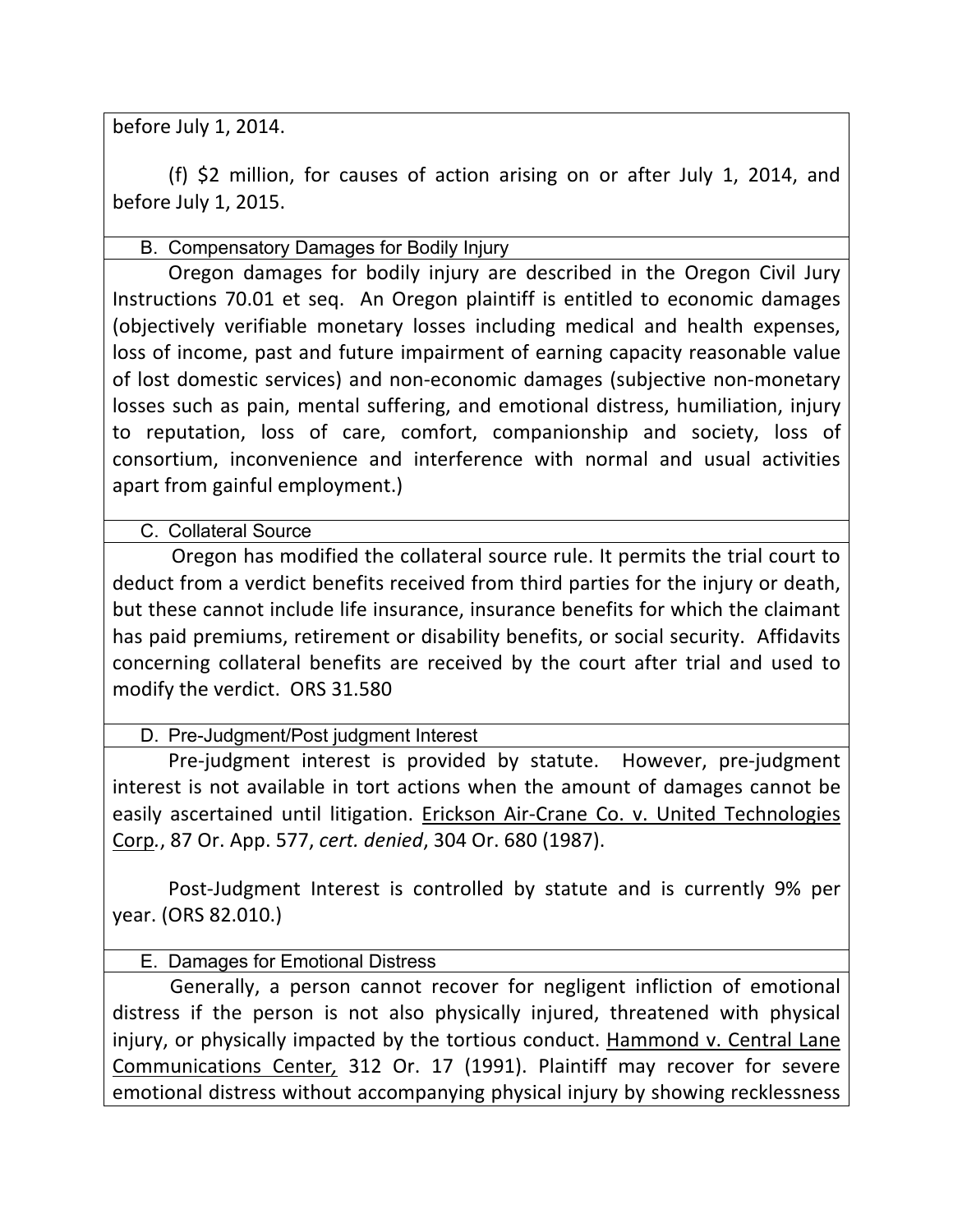or intent to do painful act with knowledge that it will cause grave distress, when defendant's position in relation to plaintiff involves some responsibility aside from tort itself. One such exception to the rule of physical impact is that recovery may occur if "the defendant's conduct infringed on some legally protected interest apart from causing the claimed distress." Nearing v. Weaver, 295 Or 702 (1983).

The term 'legally protected interest' refers to an independent basis of liability separate from the general duty to avoid foreseeable risk of harm, Phillips v. Lincoln County School District, 161 Or App 429 (1999), and "the identification of such a distinct source of duty is the *sine qua non* of liability for emotional distress damages unaccompanied by physical injury." Curtis v. MRI Imaging Services II, 148 Or App 607 (1997). Further, emotional distress damages cannot arise from infringement of every kind of legally protected interest, but from only those that are "of sufficient importance as a matter of public policy to merit protection from emotional impact." Hilt v. Bernstein, 75 Or App 502, 515 (1985); Meyer v. 4-D *Insulation Co., Inc.,* 60 Or App 70 (1982).

| F. Wrongful Death and/or Survival Action Damages                      |
|-----------------------------------------------------------------------|
| See Section on "Wrongful Death" and "Statutory Caps on Damages" above |
| G. Punitive Damages                                                   |
|                                                                       |

Punitive Damages are governed by ORS 31.73

1. A pleading in a civil action may not contain a request for an award of punitive damages.

2. At any time after the pleading is filed, a party may file a motion to allow the party to amend the pleading to assert a claim for punitive damages. The party making the motion may submit affidavits and documentation supporting the claim for punitive damages. The party or parties opposing the motion may submit opposing affidavits and documentation.

3. The court shall deny a motion to amend a pleading made under the provisions of this section if:

(a) The court determines that the affidavits and supporting documentation'submitted by the party seeking punitive damages fail to set forth specific facts supported by admissible evidence adequate to avoid the granting of a motion for a directed verdict to the party opposing the motion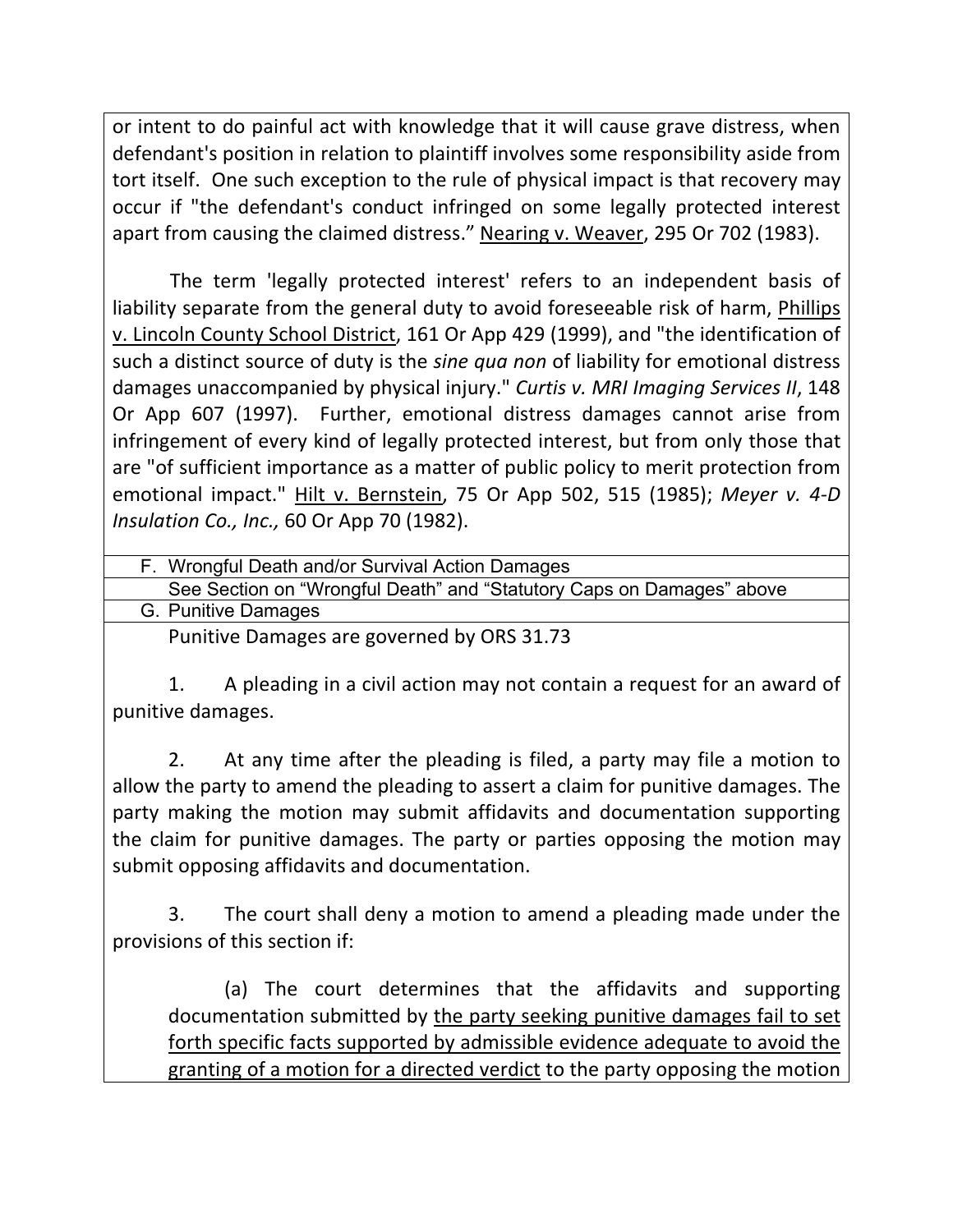on the issue of punitive damages in a trial of the matter; or

(b) The party opposing the motion establishes that the timing of the motion to amend prejudices the party's ability to defend against the claim for punitive damages.

In practice, the threshold a plaintiff needs to meet is very low and such motions are nearly routinely granted.

4. Punitive damages are not recoverable in a civil action unless it is proven' by clear and convincing evidence that the party against whom punitive damages are sought has acted with malice or has shown a reckless and outrageous indifference to a highly unreasonable risk of harm and has acted with a conscious indifference to the health, safety and welfare of others.

Under Oregon law, punitive damages are not recoverable in civil action unless it is proven by clear and convincing evidence that party against whom punitive damages are sought has acted with malice or has shown reckless and outrageous indifference to highly unreasonable risk of harm and has acted with conscious indifference to the health, safety and welfare of others. Jane Doe 130 v. Archdiocese of Portland in Oregon, 717 F.Supp.2d 1120 (2010).

5. Punitive Damages are payable as follows:

A. Thirty percent is payable to the prevailing party.

B. Sixty percent is payable to the Attorney General for deposit in the Criminal Injuries Compensation Account of the Department of Justice Crime Victims Assistance Section.

C. Ten percent is payable to the Attorney General for deposit in the State Court Facilities and Security Account.

H. Diminution in Value of Damaged Vehicle

The Oregon Supreme Court validated claims for diminution in value for a damaged vehicle in Gonzales v Farmers Insurance, 345 Or. 382 (2008), unless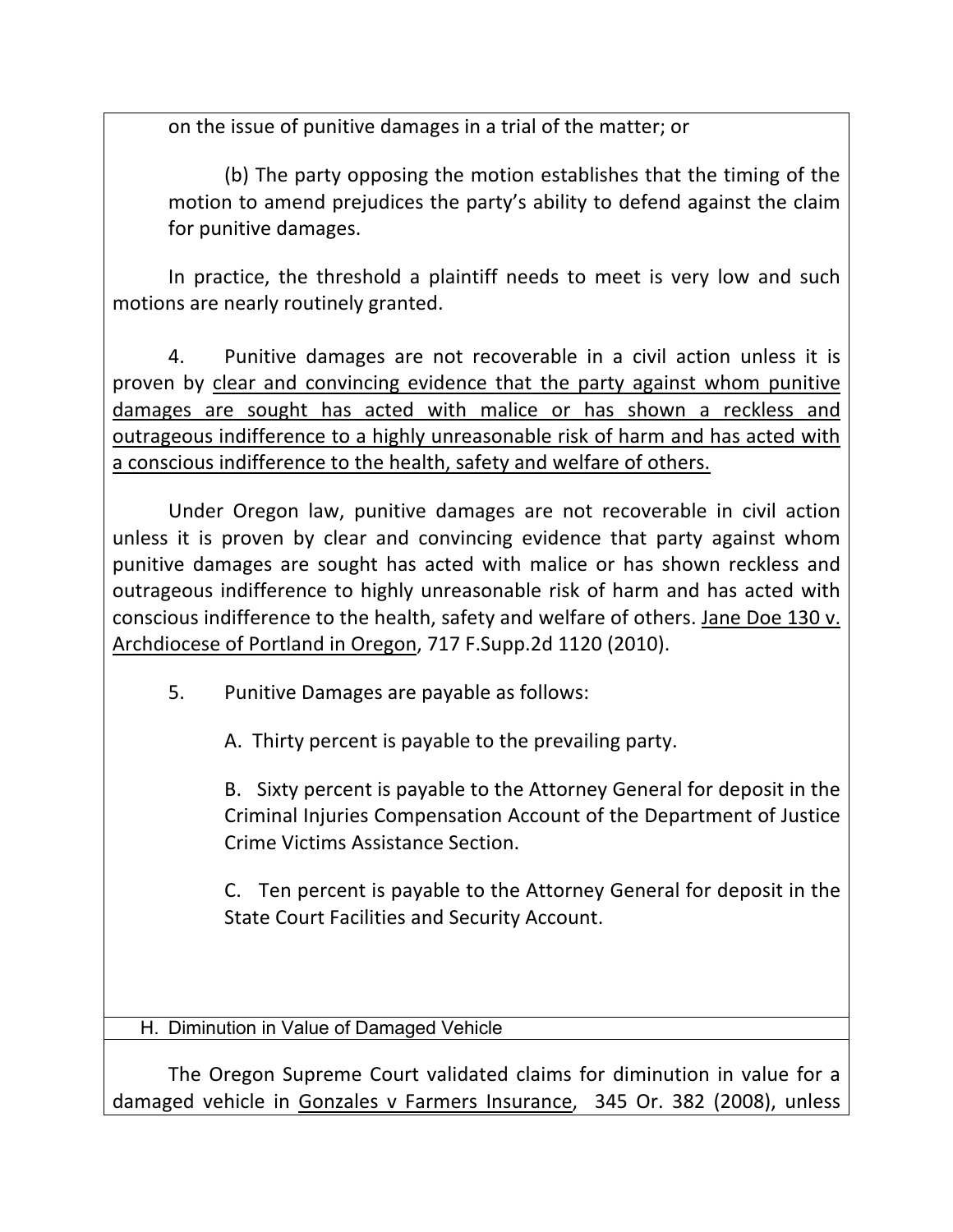diminution in value is specifically excluded by a policy. The Supreme Court focused on the word "repair" in Plaintiff's policy, defining it to include the restoration of the vehicle to its condition prior to a collision which implicates diminution in value if actual repair of the vehicle is insufficient.

Loss of Use of Motor Vehicle

Oregon does allow recovery for loss of use of repaired or replaced vehicles and is measured by the fair rental value of the vehicle and is limited to the period of time reasonably necessary to repair or replacr the vehicle. Oregon Jury Instruction'No.'70.10.

# **Evidentiary Issues**

A. Preventability Determination

There is no Oregon case law either allowing or denying admission into evidence of a preventability determination. A preventability determination is unlikely to be admitted because of the differences between standards for proving negligence and the private standards used in determining preventability.

B. Traffic Citation from Accident

A plea to a charge of a traffic crime, as defined by ORS 801.545, and any judgment of conviction or acquittal of a person charged with a traffic crime, as defined by ORS 801.545, are not admissible in the trial of a subsequent civil action arising out of the same accident or occurrence to prove or negate the facts upon which such judgment was rendered.

C. Failure to Wear a Seat Belt

Evidence of the nonuse of a safety belt or harness may be admitted only to mitigate the injured party's damages. The mitigation shall not exceed five percent of the amount to which the injured party would otherwise be entitled. ORS 31.760

D. Failure of Motorcyclist to Wear a Helmet

There is no statutory or case law prohibition on the admissibility of the nonuse of helmets similar to ORS 31.760, that provides guidance for nonuse of seatbelts. The failure to wear a helmet should then be treated as an element of comparative fault and as an affirmative defense for failure to mitigate damages.

E. Evidence of Alcohol or Drug Intoxication

1. **Implied Consent**. Any person who operates a motor vehicle upon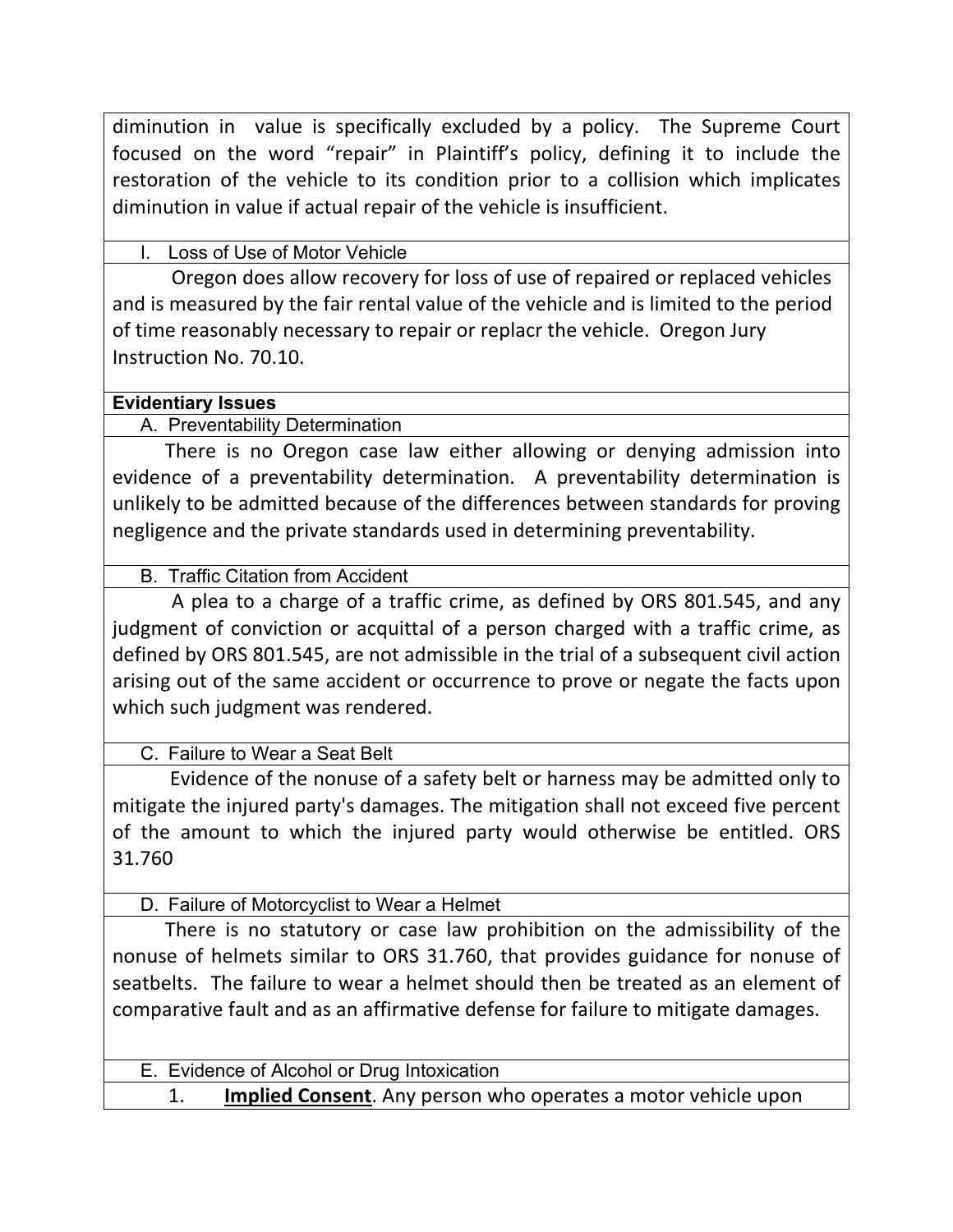premises open to the public or the highways of this state shall be deemed to have given consent, subject to the implied consent law, to a chemical test of the person's breath, or of the person's blood if the person is receiving medical care in a health care facility immediately after a motor vehicle accident, for the purpose of determining the alcoholic content of the person's blood if the person is arrested for driving a motor vehicle while under the influence of intoxicants. ORS 813.100

At the trial of any civil or criminal action, suit or proceeding arising out of the acts committed by a person driving a motor vehicle while under the influence of intoxicants, if the amount of alcohol in the person's blood at the time alleged is less than 0.08 percent by weight of alcohol as shown by chemical analysis of the person's breath or blood, it is indirect evidence that may be used with other evidence, if any, to determine whether or not the person was then under the influence of intoxicants. ORS 813.300.

Expert testimony is allowed on retrograde extrapolation. Retrograde extrapolation is relevant to determine whether defendant, was intoxicated at the time of the incident because it is always case that blood alcohol content would be measured some time after arrest, and not at time of driving, and it was common knowledge that Blood alcohol content would dissipate with passage of time, and expert testimony on retrograde extrapolation, which was a scientific formula based on various factors, was only method to prove in retrospect that defendant's blood alcohol level, while driving, was .08 percent.

Expert testimony may not be required to provide evidence of the significance of any blood alcohol testing result. State v. Owens, 207 Or. App. 31 (2006).

F. Testimony of Investigating Police Officer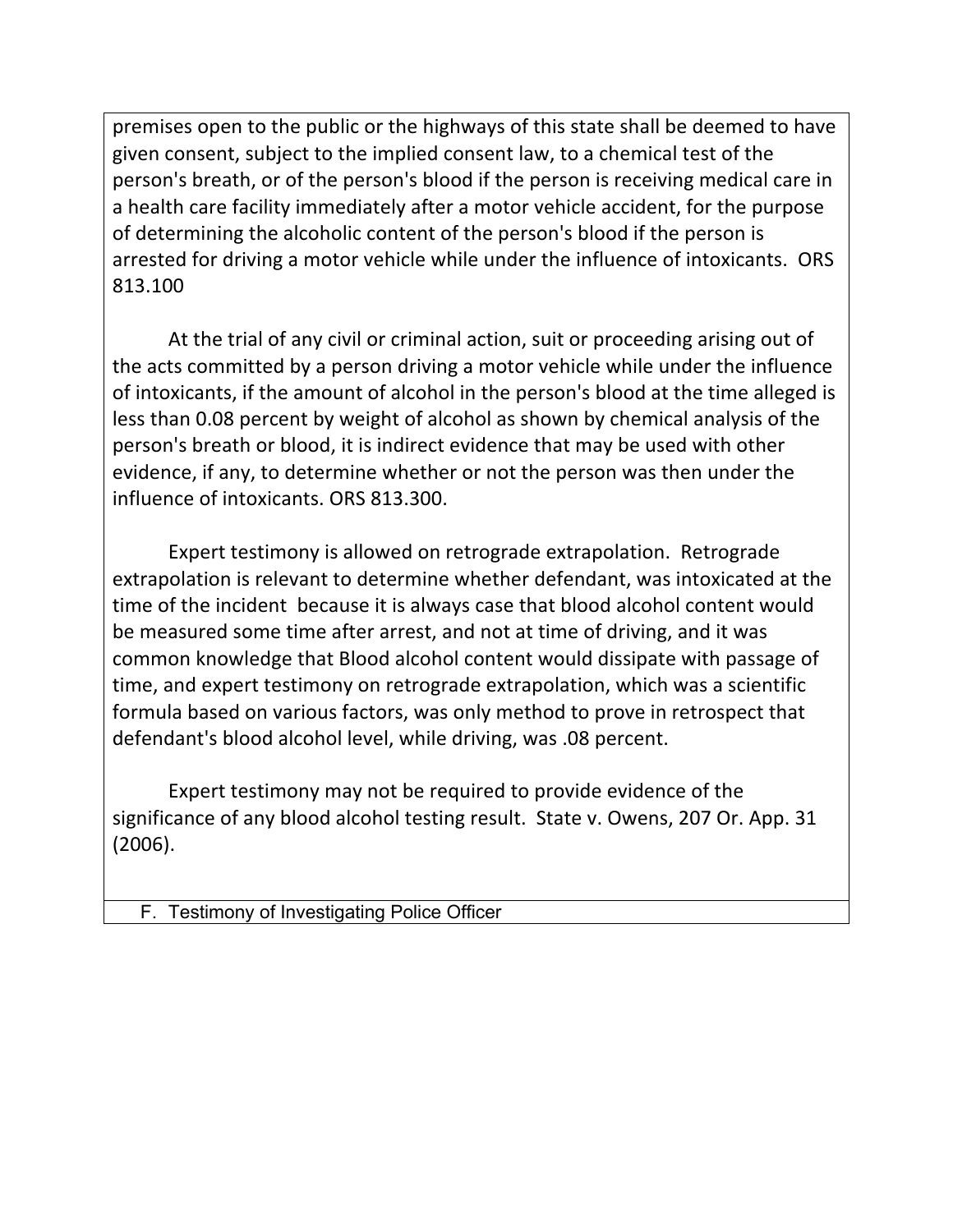A police officer may testify only to matters which he observed or for which he has qualified as an expert. The term "expert witness" means a witness who is qualified, by reason of special knowledge or skill gained from experience, training, or education in a particular field, to express an opinion on a matter within that field that will be of assistance to the trier of fact in discharging the trier's function. Galego v. Knudsen, 281 Or. 43 (1978). W. R. Chamberlin & Co. v. Northwestern **Agencies Inc., 289 Or. 201 (1980).** 

If scientific, technical or other specialized knowledge will assist the trier of fact to understand the evidence or to determine a fact in issue, a witness qualified as an expert by knowledge, skill, experience, training or education may testify thereto in the form of an opinion or otherwise. ORS 40.140. A police officer's ability to testify as to matters that he did not witness is dependent on the attorney laying the proper foundation for his knowledge based on his experience.

G. Expert Testimony

ORS 40.410 provides that "If scientific, technical or other specialized knowledge will assist the trier of fact to understand the evidence or to determine a fact in issue, a witness qualified as an expert by knowledge, skill, experience, training or education may testify thereto in the form of an opinion or otherwise." The Oregon legislature, in adopting the Oregon Evidence Code, left for judicial decision the standard to be used in determining the admissibility of "scientific" evidence. Without attempting precisely to define "scientific" evidence, Oregon Courts have held that "[t]he term 'scientific' \* \* \* refers to evidence that draws its convincing force from some principle of science, mathematics and the like." State v. Brown, 297 OR 404 (1984). Id. at 407, 687 P.2d 751.

The requirement in ORS 40.410 that the evidence or testimony "assist the trier of fact to understand the evidence or to determine a fact in issue" is intended to serve multiple functions, such as:

> "(1) supplying general propositions which will permit inferences from data' which' the' trier' of' fact' would' otherwise' be' forced' to' find' meaningless;

> (2)' applying' general' propositions' to' data' so' as' to' generate' inferences where the complexity of the body of propositions applied,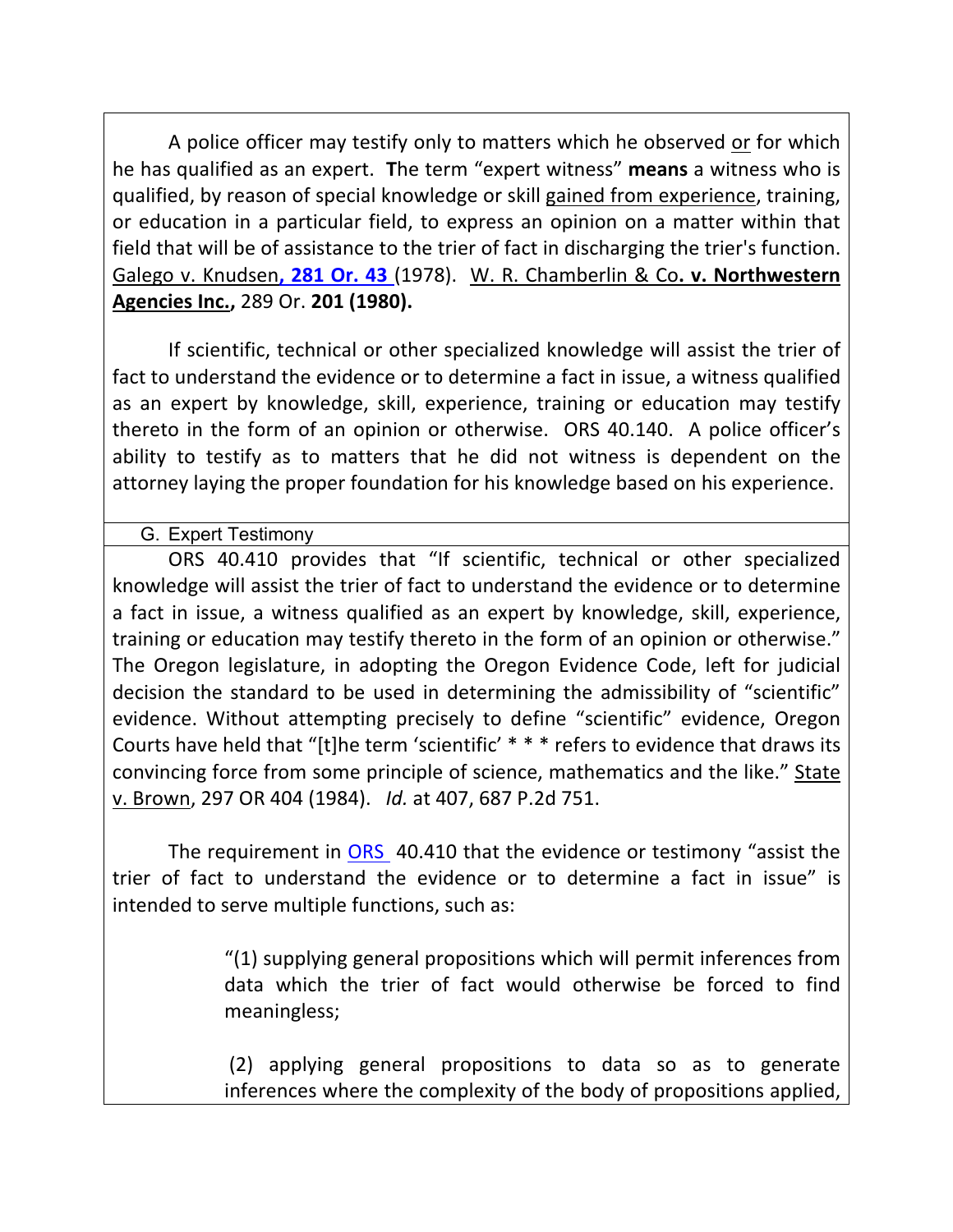the difficulty of the application, or other factors make the expert's conclusion probably more accurate or precise than that of the trier of fact;

(3) modifying, qualifying, and refining general propositions which the trier of fact may reasonably be expected to use; and

(4) adding specialized confirmation and, thus, confidence to general propositions otherwise likely to be assumed more tentatively by the trier." 71 Or.L.Rev. at 360.

Once the testimony is determined to be relevant under S 40.150, helpful under ORS 40.410, and not barred by OEC 40.155 (relevant evidence admissible), it will be excluded only if its probative value is substantially outweighed by one or more of the countervailing factors set forth in ORS 40.160, which provides:

"Although relevant, evidence may be excluded if its probative value is substantially outweighed by the danger of unfair prejudice, confusion of the issues, or misleading the jury, or by considerations of undue delay or needless presentation of cumulative evidence."

In evaluating the incremental probative value of the proffered evidence, the court must assume that the evidence will be believed by the trier of fact. When the incremental probative value of the proffered scientific evidence is relatively slight, and when the jury is likely to overvalue or be misled into giving the evidence undue weight, the likelihood of exclusion under ORS is enhanced. The court must identify and evaluate the probative value of the proffered scientific evidence, consider how that evidence might impair rather than help the trier of fact, and decide whether truthfinding is better served by admission or exclusion. Brown, 297 Or. at 409. In Brown, the court identified a number of factors that could affect a trial court's decision on admissibility of proffered scientific evidence:

"(1) The technique's general acceptance in the field;

" $(2)$  The expert's qualifications and stature;

" $(3)$  The use which has been made of the technique;

"(4) The potential rate of error;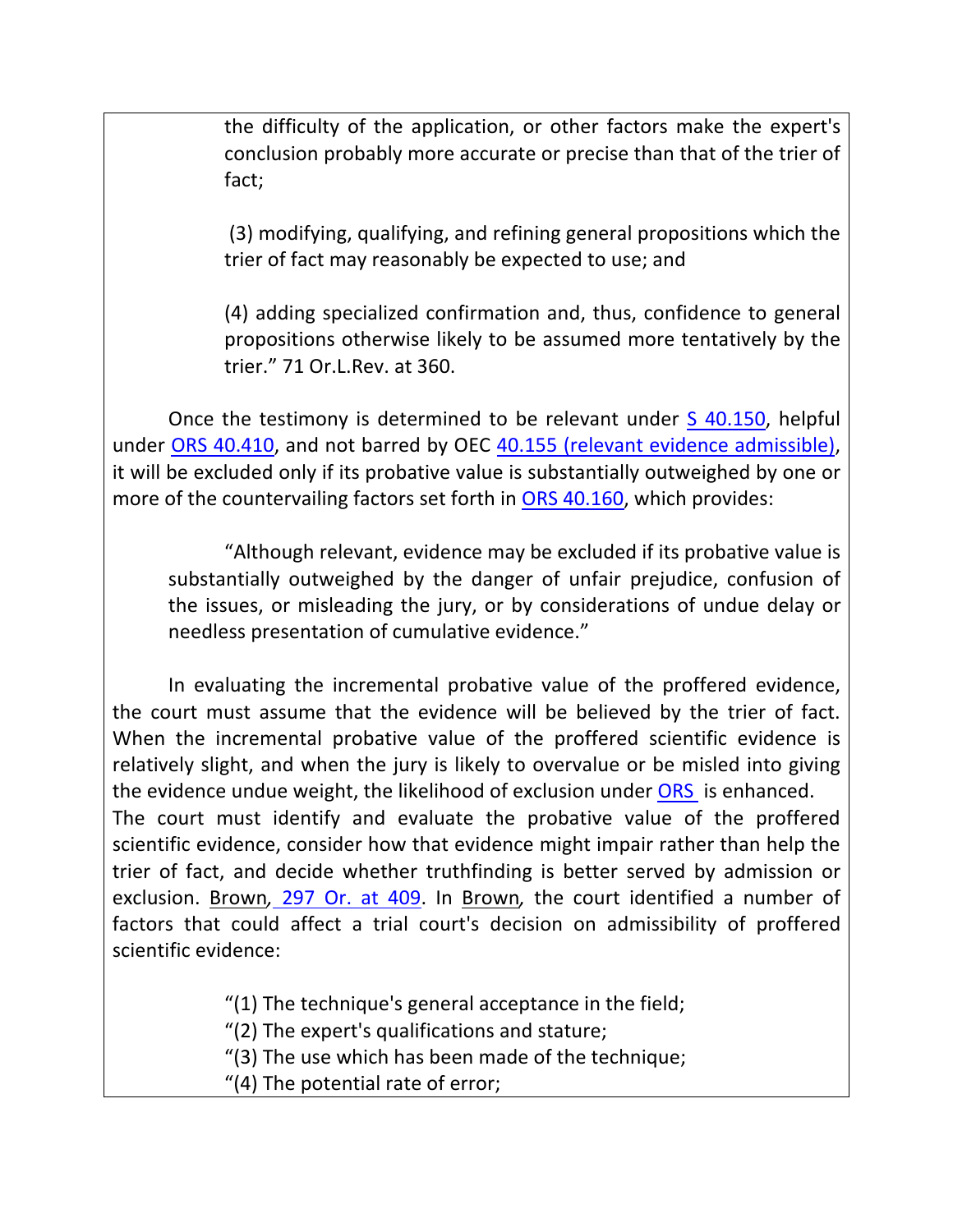"(5) The existence of specialized literature;

 $''(6)$  The novelty of the invention; and

" $(7)$  The extent to which the technique relies on the subjective interpretation of the expert.

These factors were not intended to be exclusive, nor are they intended to be taken as a mechanical checklist of foundational requirements, but instead provide a framework for evaluating scientific evidence.

#### H. Collateral Source

Defendants are not entitled to an offset of any amounts Plaintiff receives from certain sources. In White v Jubitz Corp., a jury awarded plaintiff \$37,600 in economic damages for injuries suffered in slip and fall at defendant's restaurant, approximately the amount that plaintiff's medical providers had billed him for treatment of his injuries. Plaintiff was over 65 years old and, pursuant to the federal Social Security Act, Medicare had paid plaintiff's medical providers a total of \$13,400 pursuant to formula to determine medical payments. Plaintiff's medical providers had accepted that sum as payment in full for their services and had "written off" the remainder of their charges. The Court held that plaintiff is entitled to recover the full amount of his judgment. White v Jubitz Corp, 347 Or. 212 (2009).

Evidence of collateral benefits is not admissible at trial, but shall be received by the court by affidavit submitted after the verdict by any party to the action. In a personal injury action, evidence that plaintiff received benefits from collateral source is inadmissible. ORS 31.580. DeYoung v. Fallon, 1990, 104 Or.App. 66.

### Recorded Statements

1. When part of an act, declaration, conversation or writing is given in evidence by one party, the whole on the same subject, where otherwise admissible, may at that time be inquired into by the other; when a letter is read, the answer may at that time be given; and when a detached act, declaration, conversation or writing is given in evidence, any other act, declaration,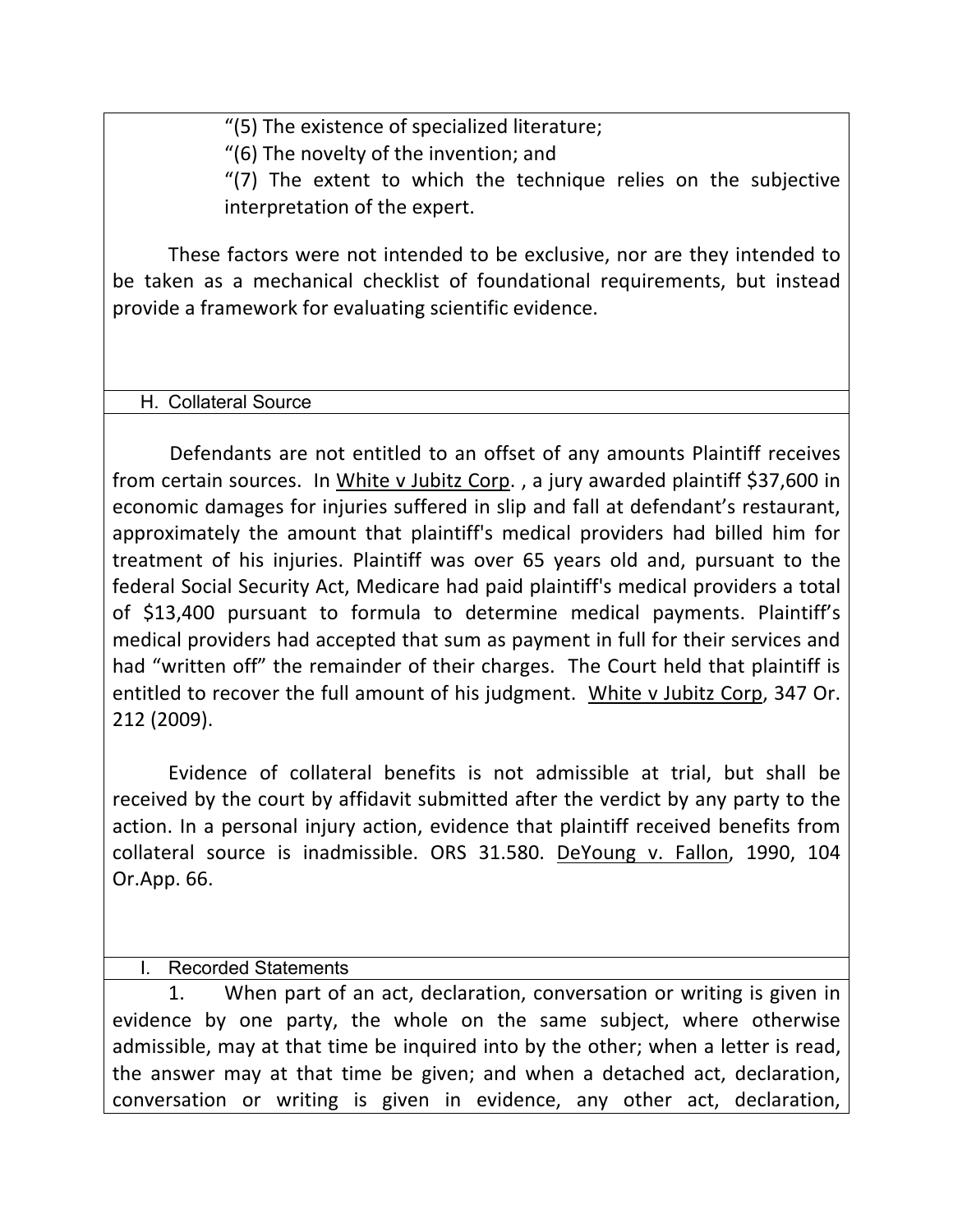conversation or writing which is necessary to make it understood may at that time also be given in evidence. ORS 40.040.

2. The recorded statements of an insurer may be discoverable and admissible depending on the purpose for which they were prepared. If the statements were prepared in the normal course of business, the recorded statement is discoverable, while the same statement is protected work product if it is made in anticipation of litigation. United Pacific Insurance Company v Trachsel, 83 Or.App 401 (1987).

3. If a recorded statement is discoverable under United Pacific v. Trachsel, there is a secondary question as to its admissibility. Such statements are typically hearsay, but may be admissible on numerous bases:

- 1. A prior inconsistent statement by a witness is not admissible unless the witness is afforded an opportunity to explain or deny the same and the opposite party is afforded an opportunity to interrogate the witness thereon, or the interests of justice otherwise require. ORS 40.380
- 2. A statement relating to a startling event or condition made while the declarant was under the stress of excitement caused by the event or condition. ORS 40.460(2).
- 3. Prior inconsistent statement of a part. ORS 40.450(4).

# J. Prior Convictions

Evidence that the witness has been convicted of a crime shall be admitted if elicited from the witness or established by public record, but only if the crime:

> (a) Was punishable by death or imprisonment in excess of one year under the law under which the witness was convicted; or

(b) Involved false statement or dishonesty. ORS 40.355

Such evidence was related to convictions that are less than 15 years old.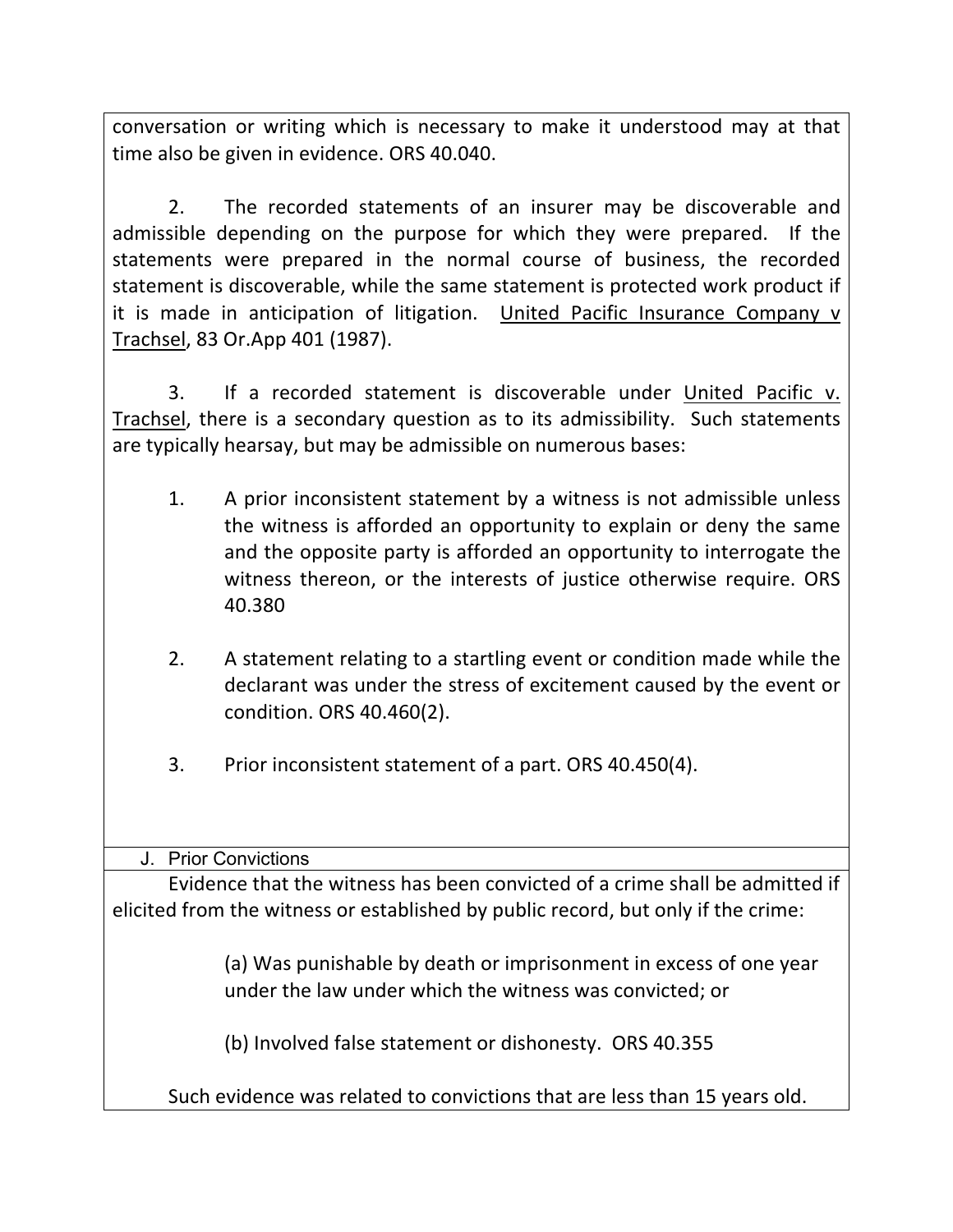State v. Lopez 241 Or.App. 670 (2011), and is applicable to felonies, not misdemeanors.

### K. Driving History

Evidence of other crimes, wrongs or acts is not admissible to prove the character of a person in order to show that the person acted in conformity therewith. It may, however, be admissible for other purposes, such as proof of motive, opportunity, intent, preparation, plan, knowledge, identity, or absence of mistake or accident. ORS 40.170(3). For example, the Oregon Court of Appeal ruled appropriate the introduction of evidence of parties' previous DUII conviction' and' the' parties'' completion' of' the' diversion' program' to' show' her' knowledge of the dangers of drunk driving. Lasley v Combined Transport, 236 Or. App. 1 (2010).

### L. Fatigue

There is no Oregon case law limiting admissibility of hours of service violations. Alleging assertion of any federal or state statute must be accompanied by evidence that the injury suffered was of the kind sought to be prevented by the statute and the plaintiff was in the class of people sought to be protected. Such proof would likely support a negligence per se allegation is Oregon.

### M. Spoliation

There is limited support in Oregon law for a negligent spoliation claim based upon foreseeability principles set forth in Fazzolari v. Portland School Dist. No. 1J, 303 Or. 1 (1987). (See Boden v. Ford Motor Co., 86 Or.App. 465 (1987), holding that a storage facility that lost a crucial piece of evidence could be liable for the impaired value of the lawsuit resulting from the lost evidence. However, later decisions questioned and limited the reasoning of Boden because Fazzolari also limits purely economic loss claims unless the parties have a special relationship. Simpkins v. Connor, 210 Or. App. 224 (2006). Oregon courts presume that evidence willfully suppressed would be adverse to the party suppressing it. ORS  $40.135(c)$ . The wilful destruction of documentary evidence raises an unfavorable presumption against the party who destroyed it. If, however, the evidence was destroyed under circumstances which free the party from suspicion of international fraud, and, if he was without neglect or default in the premises, then secondary evidence is properly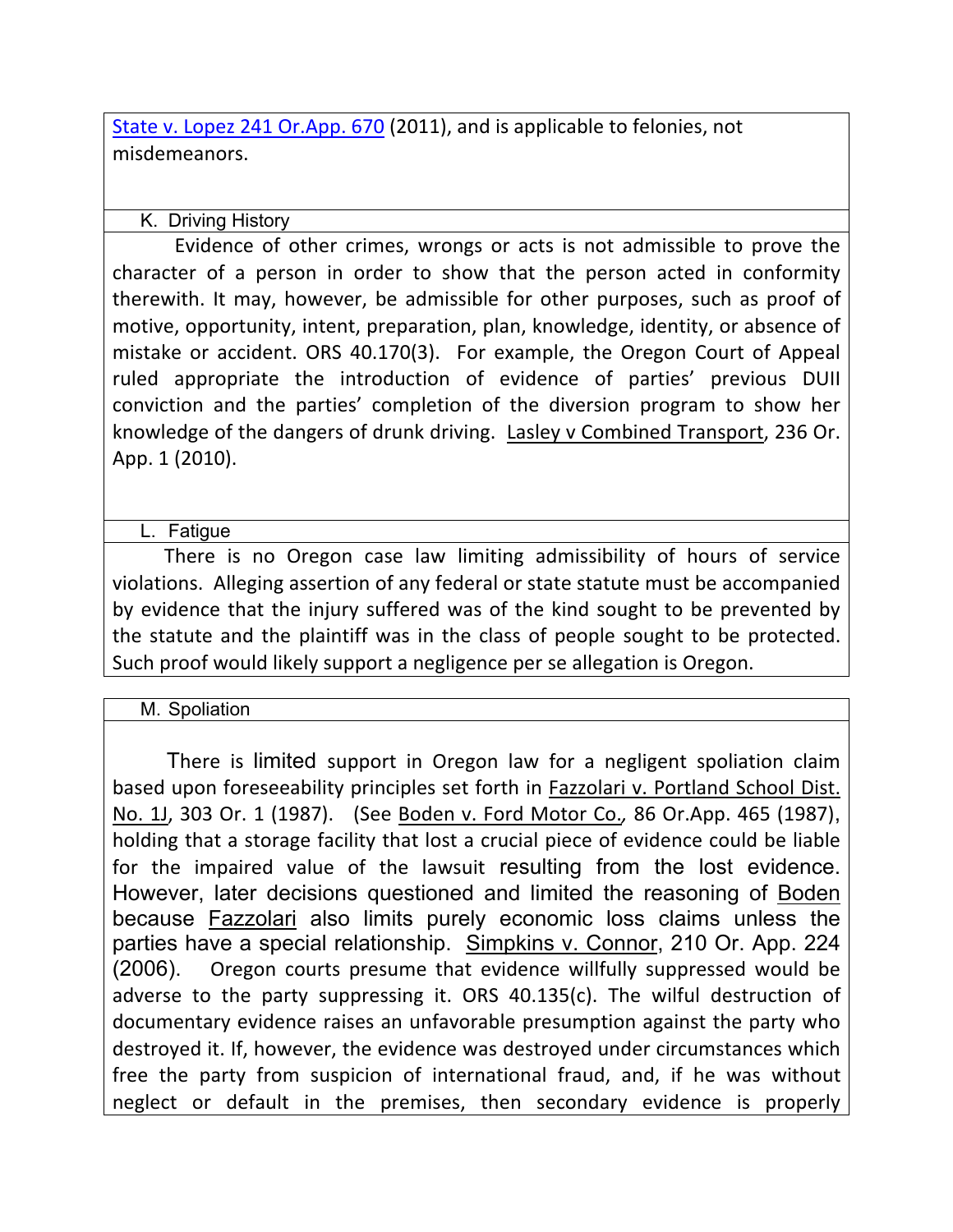admissible..' Before admitting such secondary evidence, however, the court should be satisfied that every inference of fraud has been overcome. Booher v Brown, 173 Or. 464 (1944)

### **Settlement**

A. Offer of Judgment

ORCP 54E provides for Offers of Judgment in Oregon.

1. Any party against whom a claim is asserted may, at any time up to 14 days prior to trial, serve upon any other party asserting the claim an offer to allow judgment to be entered against the party making the offer for the sum, or the property, or to the effect therein specified.

2. If the party asserting the claim accepts the offer, the party asserting the claim or such party's attorney shall endorse such acceptance thereon and file the same with the clerk before trial, and within seven days from the time the offer was served upon such party asserting the claim; and thereupon judgment shall be given accordingly as a stipulated judgment.

3. If the offer does not state that it includes costs and disbursements or attorney fees, the party asserting the claim shall submit any claim for costs and disbursements or attorney fees . It is incumbent on the offering party to specifically state if the offer includes attorney fees and/or costs.

4. If the offer is not accepted and filed within 7 days, it shall be deemed withdrawn, and cannot be used at trial.

5. The offer of judgment may be filed with the court only after the case has been adjudicated on the merits and only if the party asserting the claim fails to obtain a judgment more favorable than the offer to allow judgment. In such a case, the party asserting the claim shall not recover costs, prevailing party fees, disbursements, or attorney fees incurred after the date of the offer, but the party against whom the claim was asserted shall recover of the party asserting the claim costs and disbursements, not including prevailing party fees, from the time of the service of the offer. NOTE THAT A SUCCESSFUL OFFER TO COMPROMISE DOES NOT ENTITLE A DEFENDANT TO HIS ATTORNEY FEES.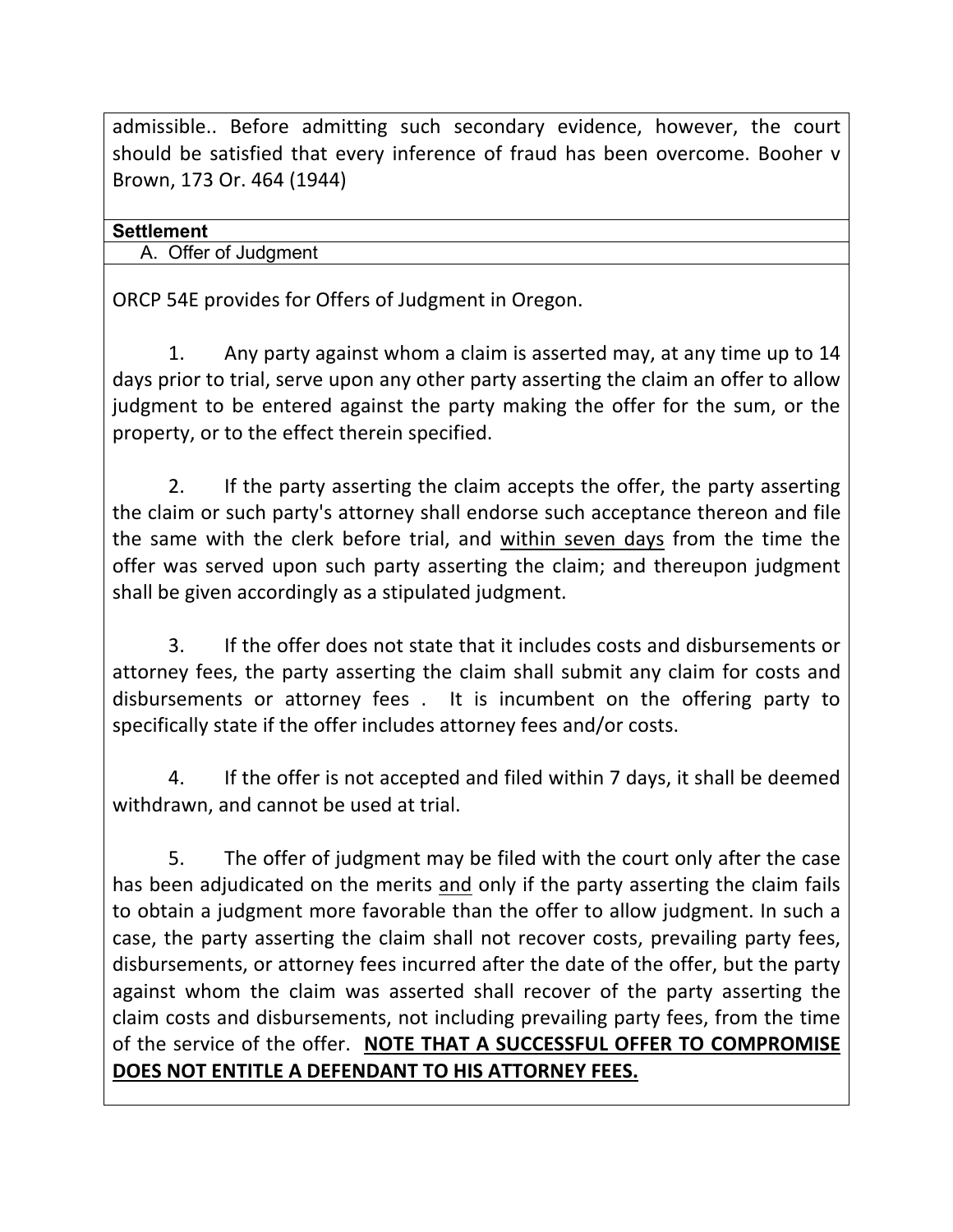#### B. Liens

Medicare Liens: Liens are typically the responsibility of the plaintiff in Oregon except as provided by Medicare Secondary Payment Statute. Medicare Secondary Payer Act: Provides that Medicare is the "secondary payer" for eligible Medicare beneficiaries' medical expenses when a "primary payer" is available. Primary payers include health insurance, worker's compensation insurance, any liability or no-fault insurance and any tortfeasor. See 42 USCS §1395y(b)(2). The statute provides that if Medicare pays compensation when it is the "secondary' payer," Medicare has a right of subrogation against any "primary payer."

a) Even though the Medicare statute uses the word "subrogation," Medicare's right to recovery from "primary payers" does not depend on the recipient's rights of recovery. United States v. York (C.A.6 1968), 398 F.2d 582, 584 (finding that "Congress intended to give the United States an independent right" to recover Medicare benefits from a liable third party). The Medicare Secondary Payer Act goes beyond other statutorily imposed liens because Medicare has a right of recovery against many homeowners and automobile policies, including their "med pay" coverages. See United Services Auto. Assoc. v. Perry (C.A.5 1996), 102 F.3d 144, 148 ("[medical payments coverage] is a form of no-fault insurance"). Additionally, because a review of a patient's medical records will generally put a third party on notice of the patient's eligibility for Medicare, Medicare is not required to notify the third party of its lien. See United States v. Bartholomew (W.D. Okla. 1967), 266 F. Supp. 213, 215.

**Workers Compensation Lien:** The paying agency in a workers compensation claim has a statutory lien against any proceeds from the worker's civil claim against a third party. The paying agency must approve any settlement. The proceeds from such a claim are divided per ORS 656.593. The total proceeds shall be distributed as follows:

(a) Costs and attorney fees incurred shall be paid, such attorney fees in no event to exceed the advisory schedule of fees established by the Workers' Compensation Board for such actions;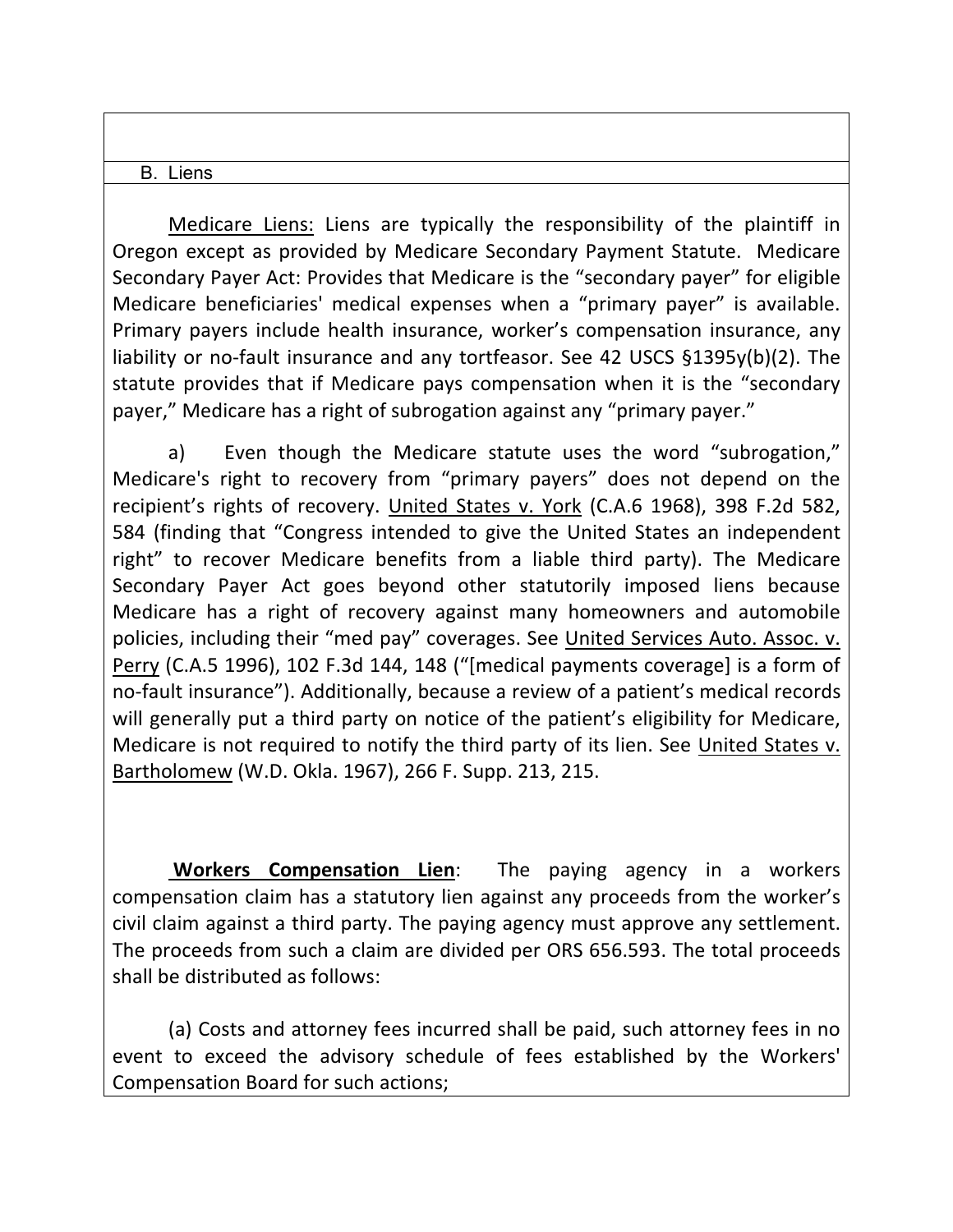(b) The worker or the beneficiaries of the worker shall receive at least 33-1/3 percent of the balance of such recovery;

(c) The paying agency shall be paid and retain the balance of the recovery, but only to the extent that it is compensated for its expenditures; and

(d) The balance of the recovery shall be paid to the worker or the beneficiaries of the worker

If the injured worker elects not to file a third party claim, that election operates as an assignment to the paying agency of the cause of action, if any, of the worker, the beneficiaries or legal representative of the deceased worker, against the employer or third person, and the paying agency may bring action against such employer or third person in the name of the injured worker or other beneficiaries. ORS 656.591.

**Personal Injury Protection Lien**: Any insurer who provides personal injury protection' benefits to its insured is entitled to a lien against its insured's claim against the tortfeasor. ORS 742.538. The preferred method of recovery of such a lien is through inter-insurer reimbursement, but if such method is not available, a lien'may be asserted. The insurer's last resort is to assert a subrogation claim. State Farm Mutual Auto v Hale, 215 Or.App.19 (2007). Typically, the lien is reduced by one third to represent the attorney fees of the insured in obtaining the reimbursement for the insurer.

**Hospital and Doctor Liens**: Oregon has not specific statutes regarding reimbursement of hospital and doctor liens. Reimbursement of these liens are handled per the requirements of the provider's contract.

C. Minor Settlement

Minor's Compromise for claims less than \$25,000.00:

1. A person having legal custody of a minor may enter into a settlement agreement with a person against whom the minor has a claim if: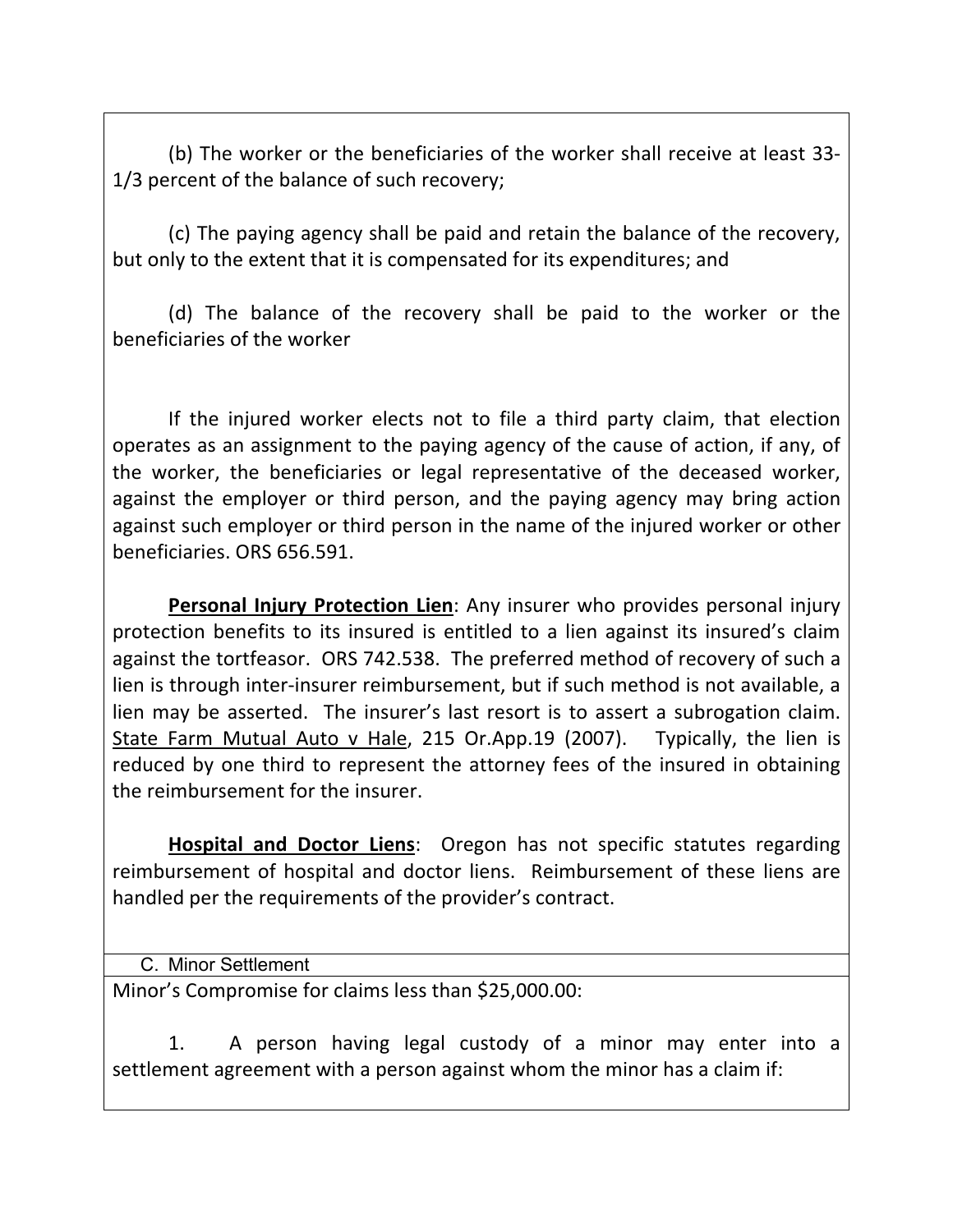(a) a conservator has not been appointed for a minor;

(b) The total amount of the claim, not including reimbursement of medical expenses, liens, reasonable attorney fees and costs of suit, is \$25,000 or less if paid in cash or if paid by the purchase of a premium for an annuity;

(c) The moneys paid under the settlement agreement will be paid as set forth in subsections (3) and (4) of this section; and

(d) The person entering into the settlement agreement on behalf of the minor completes an affidavit or verified statement that attests that the person has made a reasonable inquiry and that:

(A) To the best of the person's knowledge, the minor will be fully compensated by the settlement; or

(B) There is no practical way to obtain additional amounts from the party entering into the settlement agreement with the minor.

(e)' The' attorney' representing' the' person' entering' into' the' settlement agreement on behalf of the minor, if any, shall maintain the affidavit or verified statement completed under subsection (1)(d) of this section in the attorney's file for two years after the minor attains the age of 21 years.

(ORS 126.725.) ORS 126.725 also provides the methods in which the compromise must be paid, either directly into the minor's attorney's trust account, an annuity, or a federally insured savings account.

For cases involving settlement for more than \$25,000, court approval must be obtained to achieve a valid settlement. A petition must be filed to have a conservator appointed for the minor, with the conservator requesting court approval of the settlement and remaining responsible for ensuring that the settlement be used for the minor's benefit.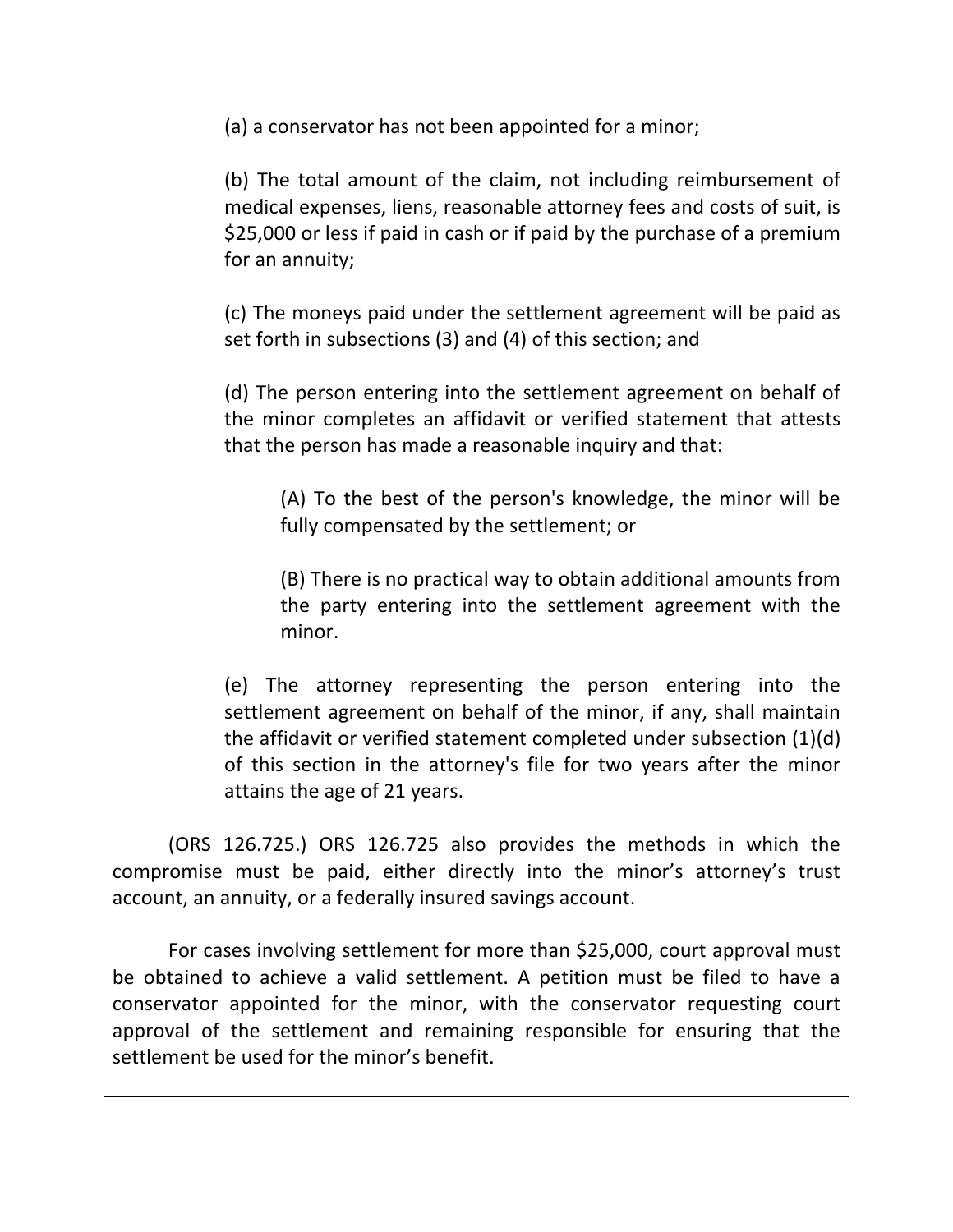D. Negotiating Directly With Attorneys

It is normal and accepted practice in Oregon for claims professionals to negotiate settlements directly with attorneys.

E. Confidentiality Agreements

Confidentiality agreements are permitted and enforced in the same manner as any other contract in Oregon

F. Releases

1. Notary is not required for releases in Oregon. Translation not required in Oregon.

2. The release of one joint and several contract obligor does not release automatically the other joint and several obligors; instead, the release must be given effect according to the intentions of the parties to that release. Schiffer v United Grocers, Inc., 329 Or. 86 (1999).

3. When a covenant not to sue or not to enforce judgment is given in good faith to one of two or more persons liable in tort for the same injury to person' or property or the same wrongful death or claimed to be liable in tort for the same injury or the same wrongful death:

(a) It does not discharge any of the other tortfeasors from liability for the injury or wrongful death unless its terms so provide (but the claimant's claim against all other persons for the injury or wrongful death is reduced by the share of the obligation of the tortfeasor who is given the covenant); and

(b) It discharges the tortfeasor to whom it is given from all liability for contribution to any other tortfeasor.

(2) When a covenant described in subsection  $(1)$  of this section is given, the claimant shall give notice of all of the terms of the covenant to all persons against whom the claimant makes claims. ORS 31.815.

4. Mary Carter agreements limiting the liability of settling defendants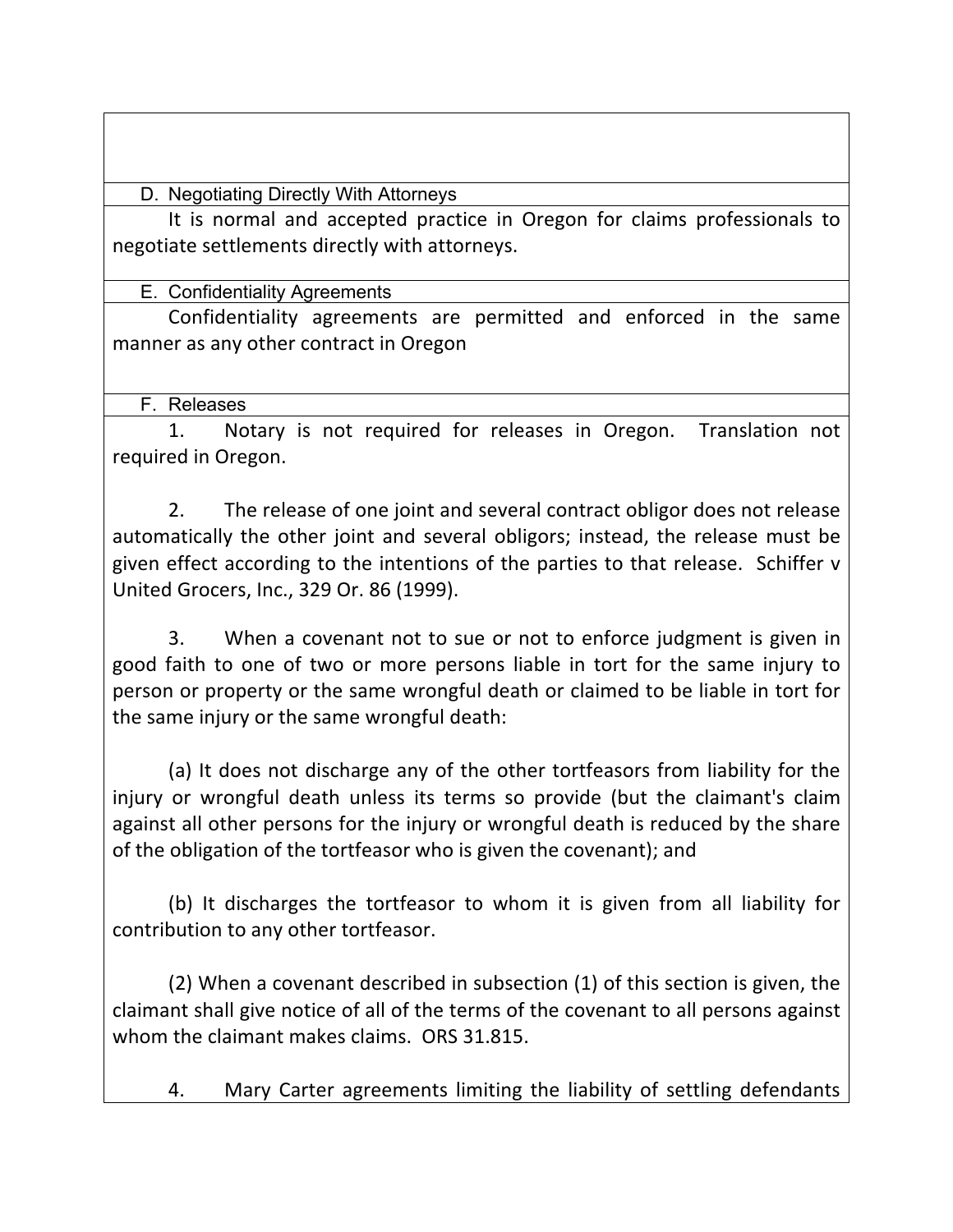do not violate public policy. Bocci v. Key Pharmaceuticals, Inc.158 Or.App. 521(1999).

### G. Voidable Releases

No.' An honest release, given in connection with a personal injury case, and untainted by unconscionable conduct, could not be set aside because improvident even though plaintiff intended releasing only certain claims known to her, and even though at the time of execution of the release all parties were mistaken as to nature and extent of her injuries. Wheeler v White Rock, 229 Or. 360 (1961). A person is presumed to be familiar with the contents of any document which bears his signature. Pokorny v. Williams, 199 Or. 17 (1953).

### **Transportation Law**

A. State DOT Regulatory Requirements

The Oregon Department of Transportation's Motor Carrier Transportation Division administers and enforces Oregon motor carrier-related laws and rules, as well as most U.S. DOT safety regulations in Title 49, Code of Federal Regulations that apply to motor carriers operating in Oregon. Oregon has largely adopted the FMSCR, however, Oregon Administrative Rule 740-100-0010 contains a list of exceptions to federal safety regulations that Oregon has established for intrastate operations.

B. State Speed Limits

Oregon speed limits are as follows:

1. On an interstate highway - 65/70 miles per hour depending on the location. 55 mph for trucks and buses (more than 8,000 pounds);

2. 15 mph when driving on an alley or a narrow residential roadway;

3. 20 mph in a business district or school zone (school traffic light) flashing or in a school zone with no traffic light between 7 am and 5 pm on a school day);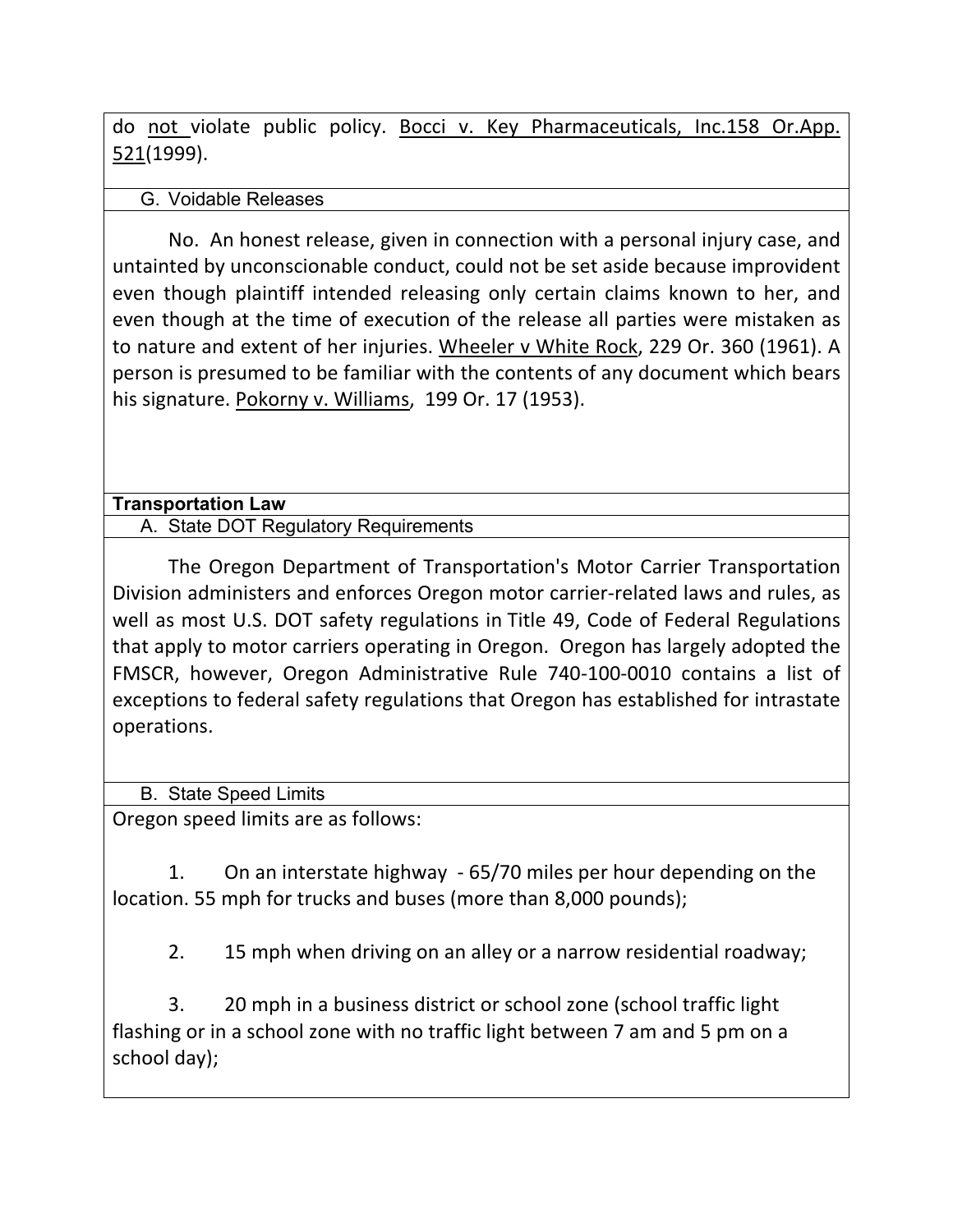4. 25 mph in a public park;

5. 25 mph on a highway in a residence district; or

6. 55 mph in locations not otherwise described above.

ORS 811.111

| C. Overview of State CDL Requirements |  |
|---------------------------------------|--|
|---------------------------------------|--|

A commercial driver's license is required to operate a motor vehicle on highways or premises open to the public in Oregon if:

1. The gross vehicle weight or gross vehicle weight rating is greater than 26,000 pounds;

2. The vehicle is used to transport 16 or more passengers including the driver; or

3. The vehicle is used to transport hazardous materials.

Exceptions exist for recreational vehicles operated solely for personal use, certain farm vehicles, emergency fire vehicles and emergency vehicles.

### **Insurance Issues**

A. State Minimum Limits of Financial Responsibility

Oregon's mandatory insurance law at ORS 806.010 requires every driver to insure their vehicle. The minimum liability insurance a driver must have is:

| Type                                           | ∣Amount                                               |
|------------------------------------------------|-------------------------------------------------------|
| Bodily injury and property damage<br>liability | $ $25,000$ per person;                                |
|                                                | $\frac{1}{2}$ \$50,000 per crash for bodily injury to |
|                                                | others; and                                           |
|                                                | $\frac{1}{2}$ 20,000 per crash for damage to others   |
|                                                | property                                              |

State law also requires every motor vehicle liability policy to provide: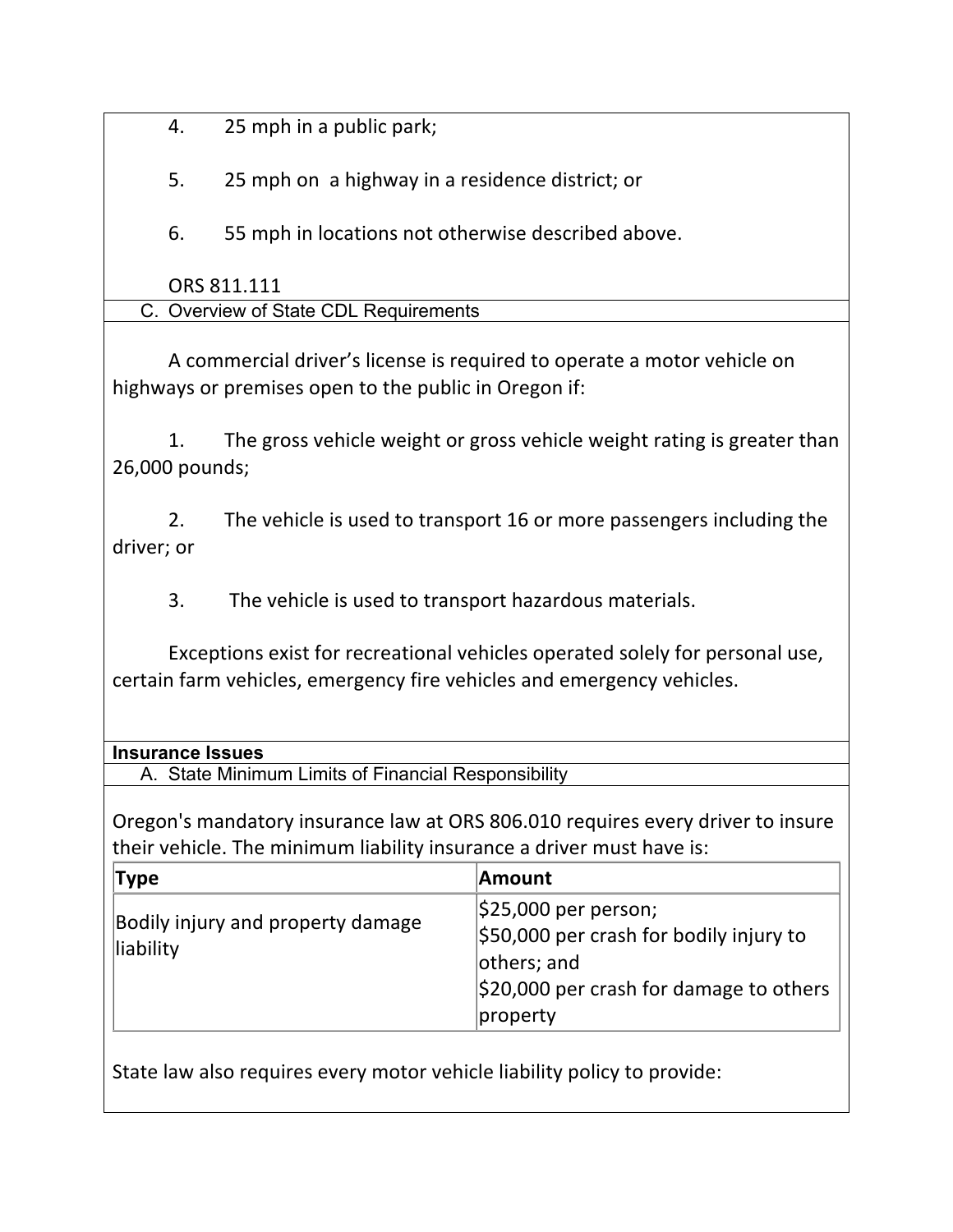| <b>Type</b>                            | <b>Amount</b>                        |
|----------------------------------------|--------------------------------------|
| Personal injury protection (for        |                                      |
| reasonable and                         | $ $15,000$ per person                |
| necessary medical, dental and other    |                                      |
| expenses                               |                                      |
| incurred up to 1 year after the crash) |                                      |
| Uninsured motorist                     | \$25,000 per person;                 |
|                                        | \$50,000 per crash for bodily injury |

# B. Uninsured Motorist Coverage

Uninsured motorist coverage and underinsured coverage are mandatory in Oregon. ORS 742.502. Coverage for injuries is mandatory while coverage for property damage is optional. Each policy offered in Oregon is required carry uninsured motorist coverage of at least the minimum limits required for liability coverage of \$25,000 per person, and \$50,000 per accident with an equal amount of underinsurance protection. (Higher limits for uninsured coverage may be elected, and underinsured motorist limits will be the same on the policy unless insurance company is advised by insured to the contrary.)

Underinsured coverage applies if the at-fault driver had less than \$25,000 in insurance coverage. Coverage does not "stack". In a personal injury claim against a driver with the same insurance coverage as your underinsured coverage, you do not receive any benefits under your underinsured motorist coverage. (An example of this would be if you incurred \$50,000 in medical expenses and the atfault driver had a \$25,000 policy and your underinsured motorist coverage was  $$25,000$ , the most you could recover is  $$25,000$ .)

**Same limits for UM as Bodily Injury:** A motor vehicle bodily injury liability policy shall have the same limits for uninsured motorist coverage as for bodily injury liability coverage unless a named insured in writing elects lower limits.

**Trigger of Coverage** Uninsured motorist coverage and underinsurance coverage shall provide coverage for bodily injury or death when:

(a) The limits for uninsured motorist coverage of the insured equal the limits of the liability policy of the person whose fault caused the bodily injury or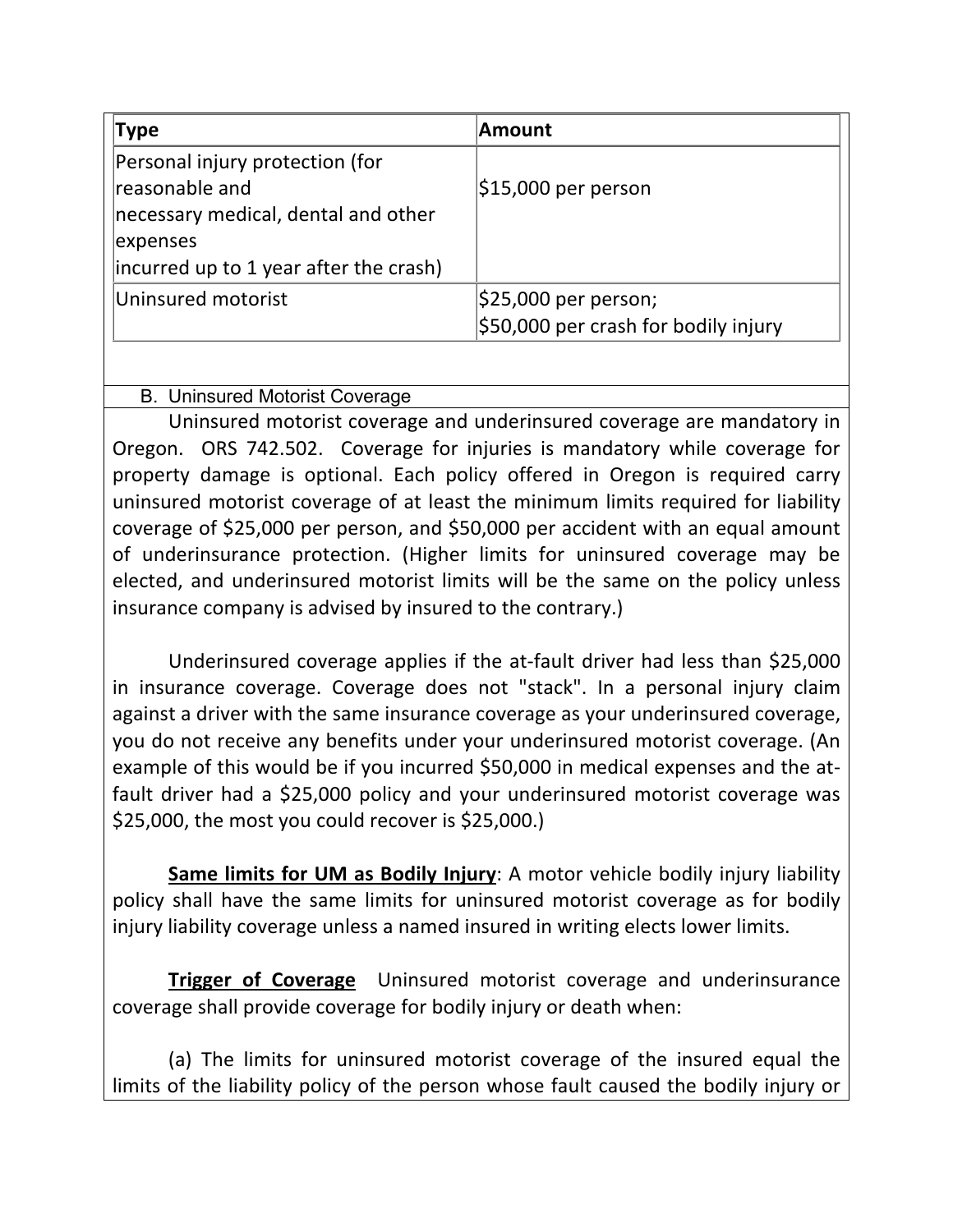death; and

(b) The amount of liability insurance recovered is less than the limits for uninsured motorist coverage of the insured.

**Settlement – Uninsured Motorist:** ORS 742.502(1)(a) provides "the insurer will pay all sums that the insured, the heirs or the legal representative of the insured, is legally entitled to recover as general and special damages from the owner or operator of an uninsured vehicle because of bodily injury sustained by the insured caused by accident and arising out of the ownership, maintenance or use of the uninsured vehicle." This requirement goes up to include the limit of uninsured motorist coverage. The case law interpreting the statute requires the payment must be made "only to extent that insured is able to show that, at time of accident, he or she could obtain favorable judgment against responsible party." The phrase "legally entitled to recover" requires claimant for Uninsured or underinsured motorist benefits to demonstrate not merely fault and damages, but also viable tort claim against responsible party at time of accident and ability to obtain favorable judgment in that action. Vega v. Farmers Ins. Co., 323 Or. 291 (1996)*.*

**Settlement – Underinsured Motorist:** A claimant for underinsured benefits is entitled to his provable damages up to the limit of his underinsured motorist coverage minus the insurance liability limit of the tortfeasor. Vogelin v American Family Mutual Ins., 221 Or.App 558 (2008).

**Exclusions:** Exclusions that deny coverage via mandated insurance provisions will not be enforced. Hartford Acc. & Indem. Co. v. Dairyland Ins. Co., 274 Or. 145 (1976). Statute regarding required provisions of uninsured motorist (UM) coverage is permissive, in that it allows parties to agree to terms that are no less favorable to insured than the statutory provisions. Thus, if the exclusion leaves the claimant with coverage less beneficial than the minimum allowed by ORS 742 et eq., it will not likely be enforced. Vega v. Farmers Insurance of Oregon, 134 Or. App. 372 (1995).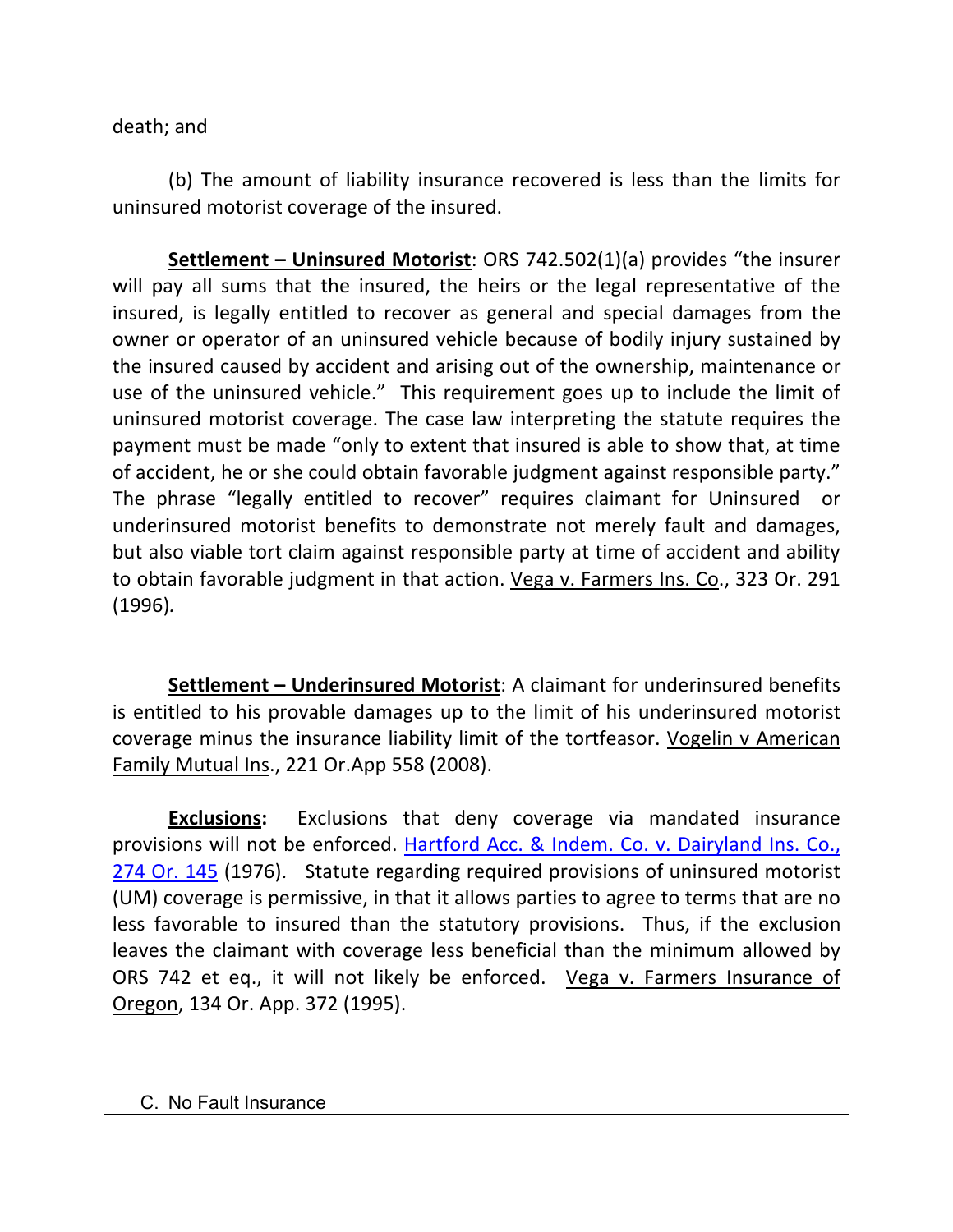Oregon's required personal injury protection is a form of no fault insurance. It is mandatory on for all Oregon policies. Payments under the personal injury protection portion of a policy are made

D. Disclosure of Limits and Layers of Coverage

No. However, the policy is discoverable per ORCP 36..

E. Unfair Claims Practices

1. Unfair settlement practices in Oregon are set forth at ORS 746.230 and'include:

(a) Misrepresenting facts or policy provisions in settling claims;

(b) Failing to acknowledge and act promptly upon communications relating to claims:

(c)' Failing' to' adopt' and' implement' reasonable' standards' for' the' prompt' investigation of claims;

(d) Refusing to pay claims without conducting a reasonable investigation based on all available information;

(e) Failing to affirm or deny coverage of claims within a reasonable time after completed proof of loss statements have been submitted;

(f) Not attempting, in good faith, to promptly and equitably settle claims in which liability has become reasonably clear;

(g) Compelling claimants to initiate litigation to recover amounts due by offering substantially less than amounts ultimately recovered in actions brought by such claimants;

(h) Attempting to settle claims for less than the amount to which a reasonable person would believe a reasonable person was entitled after referring to written or printed advertising material accompanying or made part of an application;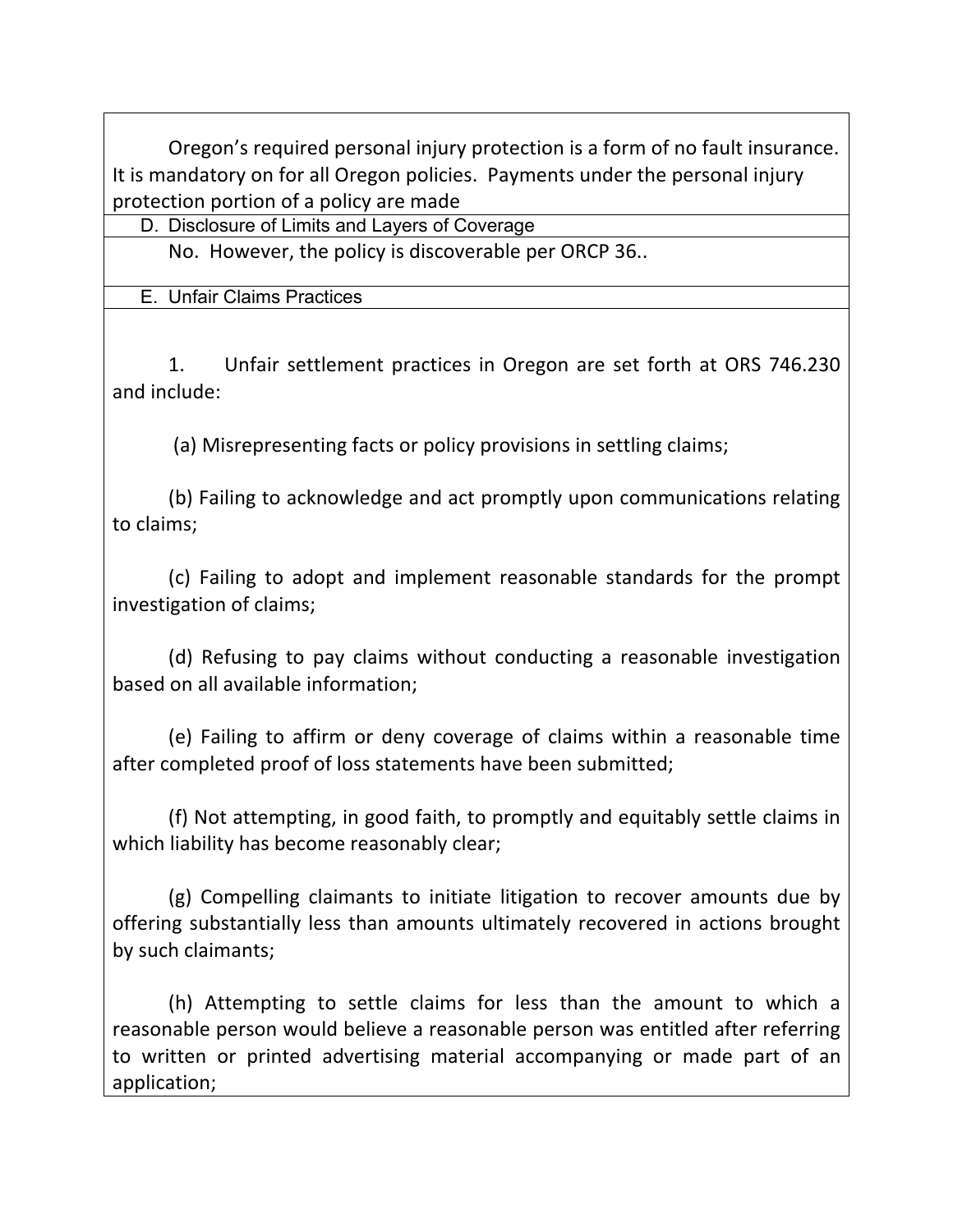(i) Attempting to settle claims on the basis of an application altered without notice to or consent of the applicant;

(i) Failing, after payment of a claim, to inform insureds or beneficiaries, upon request by them, of the coverage under which payment has been made;

(k) Delaying investigation or payment of claims by requiring a claimant or the physician of the claimant to submit a preliminary claim report and then requiring subsequent submission of loss forms when both require essentially the same information;

(L) Failing to promptly settle claims under one coverage of a policy where liability has become reasonably clear in order to influence settlements under other coverages of the policy; or

(m) Failing to promptly provide the proper explanation of the basis relied on in the insurance policy in relation to the facts or applicable law for the denial of a claim.

(2) No insurer shall refuse, without just cause, to pay or settle claims arising under coverages provided by its policies with such frequency as to indicate a general business practice in this state, which general business practice is evidenced by:

> (a) A substantial increase in the number of complaints against the insurer received by the Department of Consumer and Business Services;

> (b) A substantial increase in the number of lawsuits filed against the insurer or its insureds by claimants; or

(c) Other relevant evidence.

2. Violations of the Unfair Claims Settlement Practices Act set forth above are not independently actionable. Richardson v. Guardian Life Ins. Co. of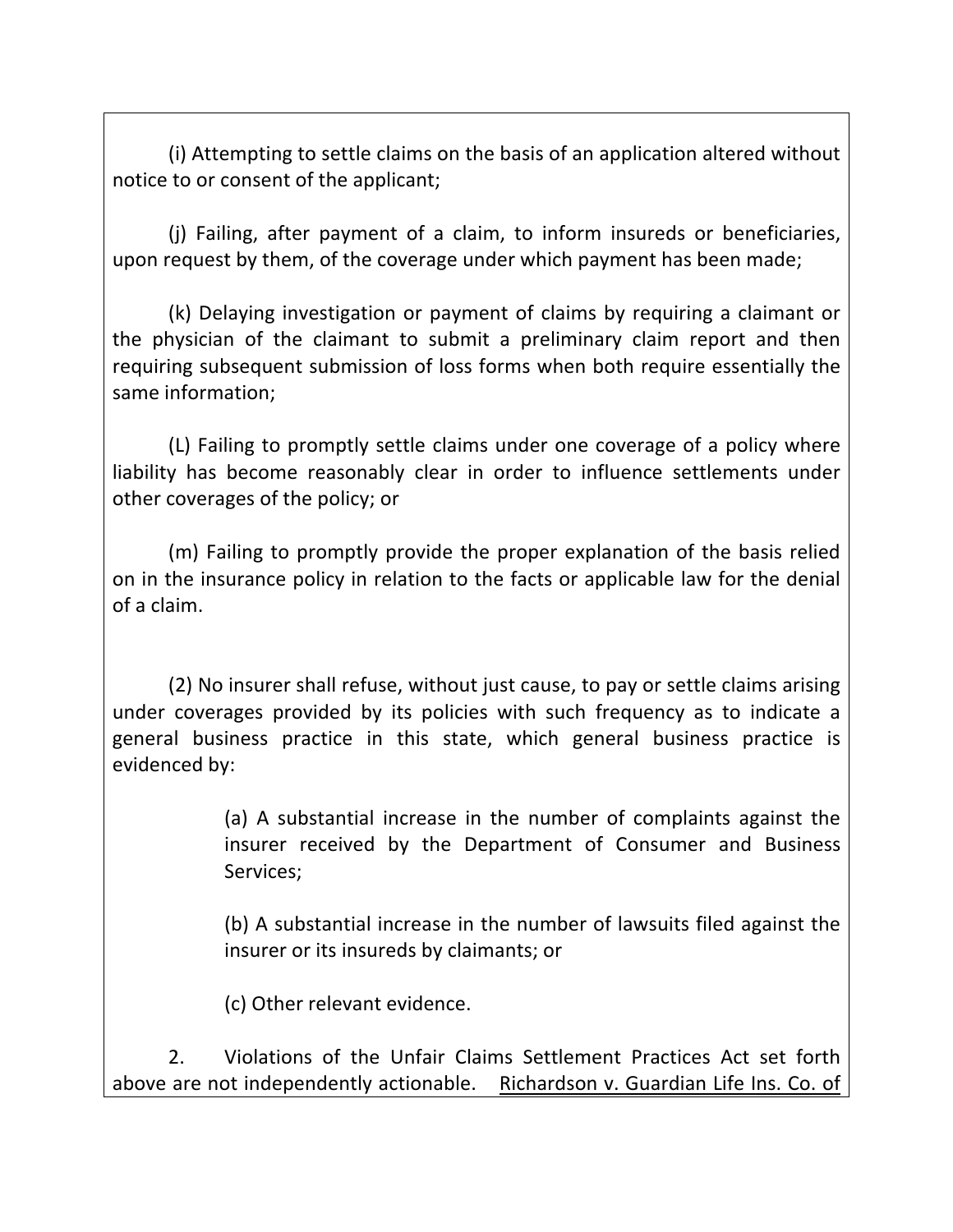America, 161 Or. App. 615 (1999).

3. Oregon's administrative regulations require insurance companies to provide a response to a claim within 45 days. See OAR 836-080-0225; OAR 836-080-0230; OAR 836-080-0235. "An insurer shall complete its claim investigation not later than the 45th day after its receipt of notification of claim, unless the investigation cannot reasonably be completed within that time" OAR 834-080-0230.

4. Oregon's implied covenant of good faith and fair dealing did not require comprehensive general liability (CGL) insurer to provide notice or obtain consent' from' insured' before' settling' claim' if' such' requirements' would' be' inconsistent with express terms of policy and, thus, could not be read into it. Hartford Acc. and Indem. Co. v. U.S. Natural Resources, Inc., 897 F.Supp. 466 (1995).

# F. Bad Faith Claims

Generally, in Oregon, bad faith liability in third party claims only arises where the liability carrier assumed defense of the insured. Georgetown Realty, Inc. v. Home Ins. Co., 313 Or 97, (1992). The insurer is not liable in tort to its insured for failing to properly defend the insured where the insured did not assume the defense of the third party claim. Farris v. U.S. Fidelity and Guaranty, 273 Or 628 (1975) and Warren v. Farmers Ins. Co. of Oregon, 115 Or. App. 319 (1992). Where a liability insurer does assume responsibility for defense of the claim, it has both a fiduciary duty and a duty of good faith. The insurer may be sued in tort for a violation of either duty.

B. With respect to first party claims, the minimum which is expected of an insurer when an action is filed against its insured for more than policy limits is that insurer employ good faith. An insurer demonstrates good faith in handling negotiations for settlement by treating conflicting interests of itself and insured with impartiality, giving equal consideration to both interests, and demonstrates good faith with respect to settlement and trial by acting as if there were no policy limits applicable to claim and as if risk of loss was entirely its own; conversely, bad faith is normally demonstrated by proving that risks of unfavorable results were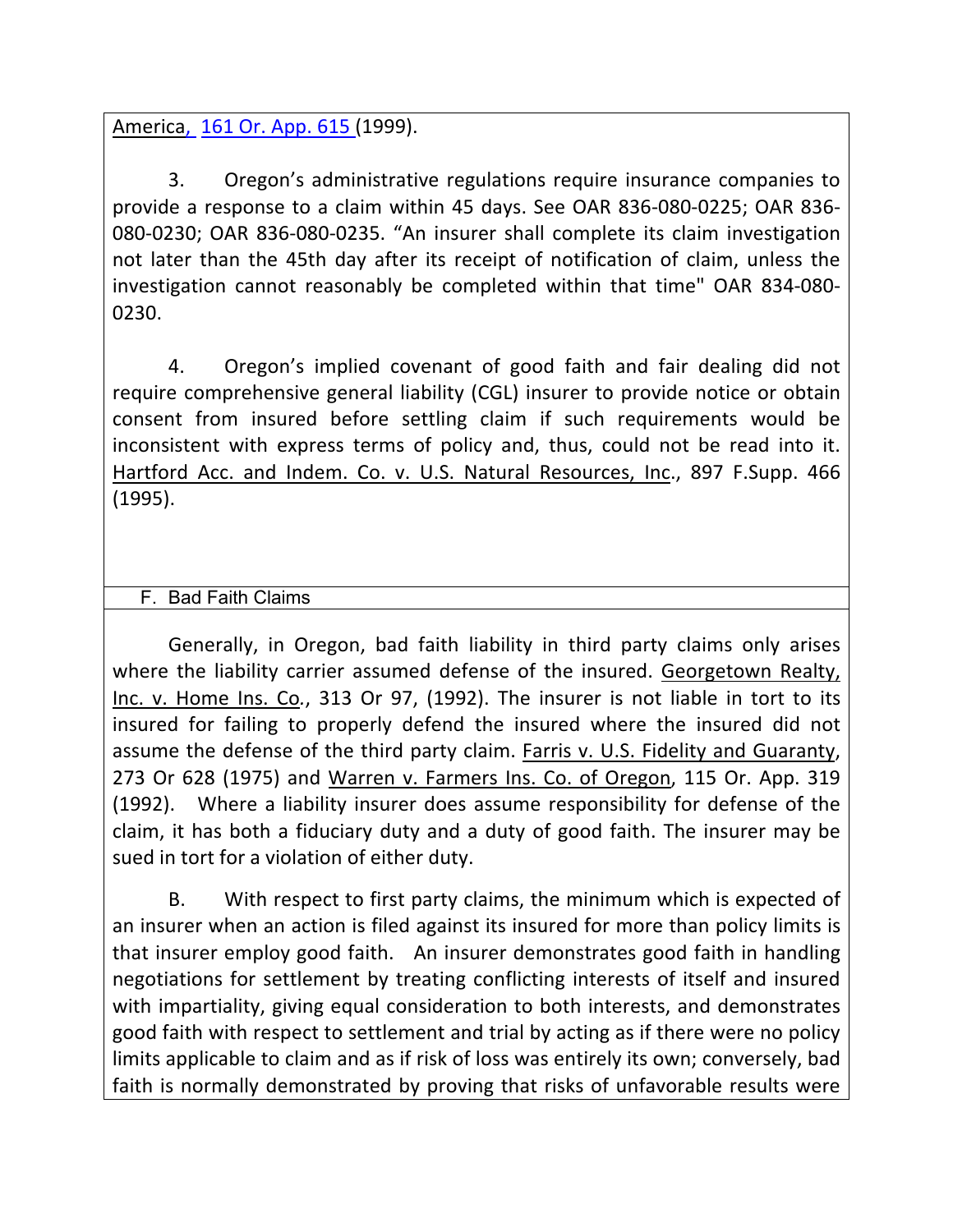out of proportion to chances of a favorable outcome. An insurer may be found to have acted in bad faith in failing to make or in unduly delaying an offer or counteroffer to settle. Also, when there is clear liability it may be bad faith for the insurer to refuse to settle. Eastham v. Oregon Auto. Ins. Co., 273 Or. 600 (1975).

In Oregon, however, there is no such thing as the tort of first-party bad faith. Oregon has limited an insurer's liability to its insured in first party **insurance claims to breach of contract damages, even where the insurer violated! the!Unfair! Claims! Settlement! Act!at!ORS! 746.230.! Employers! Fire!Ins.! Co. v. Love It Ice Cream Co., 64 Or App 784 (1983). In that case, the court** recognized that a first party insurer could be held liable for a tort independent **of the breach of contract such as interference with perspective economic advantage.**

A first party insurer may be held liable for a violation of the implied duty of good faith arising out of the contract without breaching an express provision of the contract. McKenzie v. Pacific Health and Life Ins. Co., 118 Or App 377 (1993). In that case, the defendant insurer was held liable in tort for breach of good faith, including noneconomic damages for emotional distress caused by the physical harm resulting from the insurers breach of the insurance contract.

G. Coverage – Duty of Insured

An insured has a contractual duty to cooperate. The insured's responsibility under the cooperation clause must be viewed in the frame of the State's emphasized solicitude for the victims of automobile accidents resulting in a governmental policy in favor of protecting the innocent victims of vehicular accidents even though the tortfeasor may be totally indifferent to the rights of others. Thus, an insurer relies on the insured's non-cooperation as a defense at its peril. "In order for noncooperation, whether by named insured or by person who becomes an insured under terms of policy, to provide insurer with a defense under automobile policy, insurance company has burden to plead and prove that it suffered prejudice as a result of the noncooperation. Bailey v. Universal Underwriters Ins. Co. 258 Or. 201(1970).

In addition, in State Farm Mutual Automobile Insurance Co. v. Farmers Insurance Exchange, 238 Or. 285, (1964), the court stated: "We are holding that